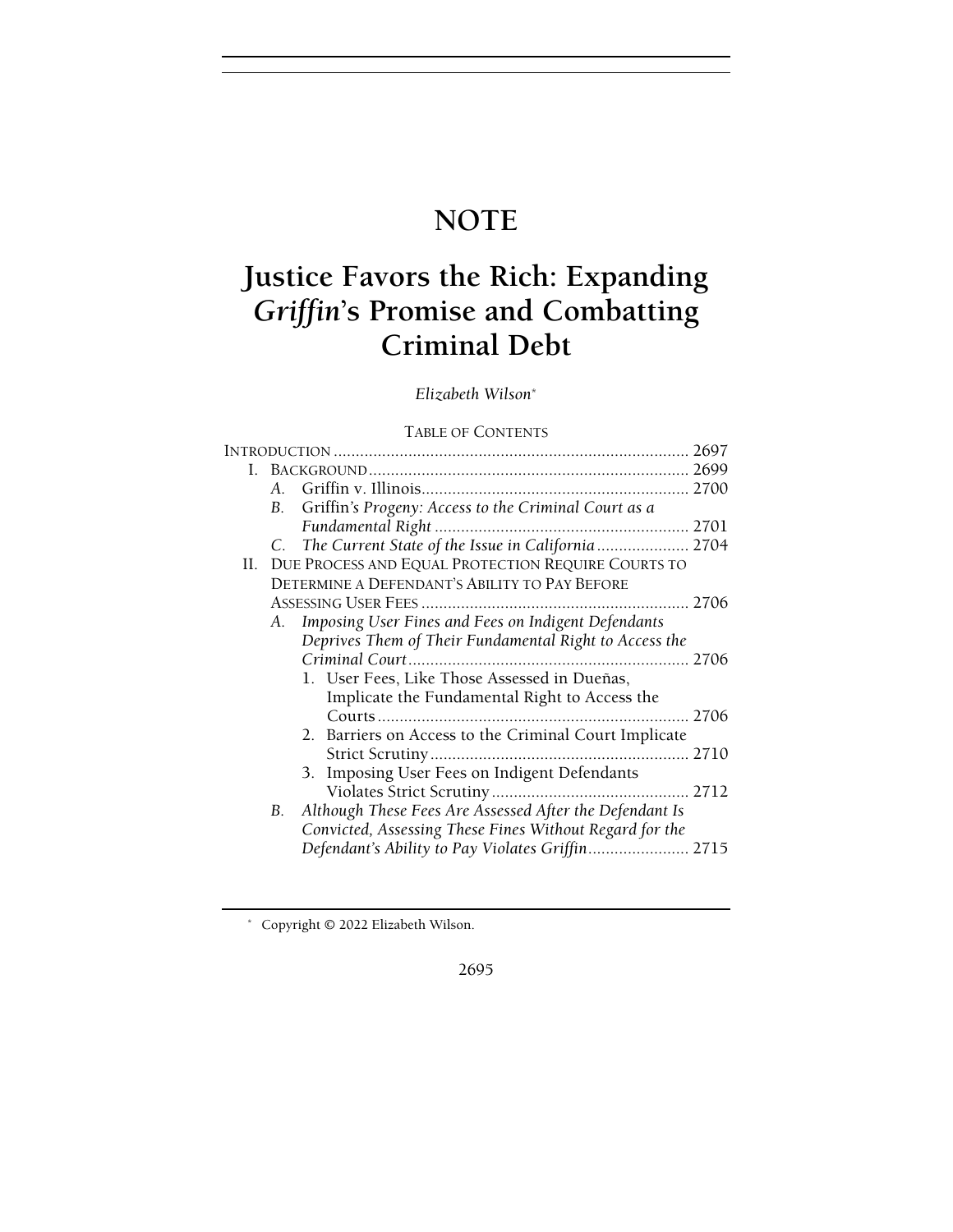| 2696 |                                                                                                                                                                                                                                                                                    | University of California, Davis                         | [Vol. 55:2695 |  |  |
|------|------------------------------------------------------------------------------------------------------------------------------------------------------------------------------------------------------------------------------------------------------------------------------------|---------------------------------------------------------|---------------|--|--|
|      | C. User Fees, When Assessed Upon Indigent Defendants, Do<br>Not Further the State's Interests in Recouping the Costs<br>Associated with Court Administration  2718<br>III. TRIAL COURTS SHOULD BE REQUIRED TO HOLD ABILITY TO<br>PAY HEARINGS PRIOR TO ASSESSING USER FEES AGAINST |                                                         |               |  |  |
|      |                                                                                                                                                                                                                                                                                    |                                                         |               |  |  |
|      |                                                                                                                                                                                                                                                                                    |                                                         |               |  |  |
|      |                                                                                                                                                                                                                                                                                    |                                                         |               |  |  |
|      |                                                                                                                                                                                                                                                                                    |                                                         |               |  |  |
|      |                                                                                                                                                                                                                                                                                    |                                                         |               |  |  |
|      |                                                                                                                                                                                                                                                                                    | B. Toward a More Universal Definition and Standard 2724 |               |  |  |
|      |                                                                                                                                                                                                                                                                                    |                                                         |               |  |  |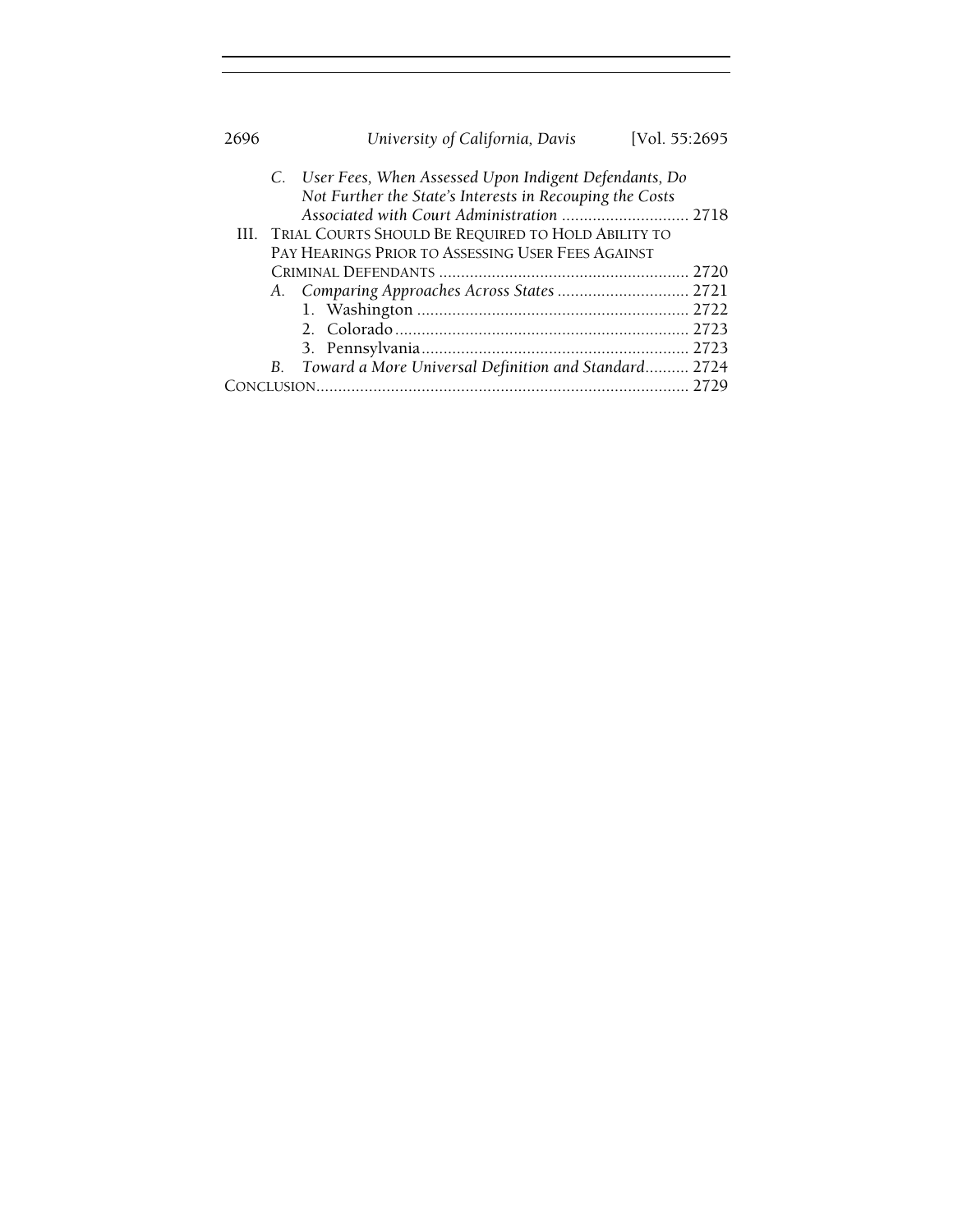#### INTRODUCTION

Velia Dueñas is a homeless mother of young children.<sup>1</sup> Because of her cerebral palsy, Dueñas dropped out of high school and has experienced difficulty obtaining stable employment.<sup>2</sup> She lives off of food stamps and has no bank account or credit card.<sup>3</sup> When she was a teenager, Dueñas received three juvenile citations.4 Because she could not afford the \$1,088 the court assessed for these citations, the court suspended her driver's license.5 Over the next few years, Dueñas received three misdemeanor convictions for driving on a suspended license and one misdemeanor conviction for failing to appear.6 Recognizing that she could not afford the fines and fees, the court offered her a choice: she could try to pay the debt, or she could serve additional jail time in lieu of payment.7 Because she could not pay, for each of the cases, she chose to serve additional jail time, totaling an additional fifty-one days across the four cases.8 In total, Dueñas served 141 days in jail for driving on a license that was suspended because she could not afford to pay court fines and fees accumulated in her teenage years.9 When she was finally released from jail, Dueñas was still liable for court-assessed user fees, including attorney's fees, $10$  for each misdemeanor conviction.<sup>11</sup>

In July 2015, Dueñas was once again convicted for driving with a suspended license.12 Because she could not afford to get a driver's license on time, the court sentenced her to thirty-six months of probation and imposed a \$300 fine.13 The court offered her the chance to "save money and convert the \$300 [fine] to 9 days of county jail," which she accepted because she could not afford the fine.14 The court determined the \$30 court facilities assessment and \$40 court operations

<sup>6</sup> Id.

<sup>8</sup> Id.

<sup>9</sup> Id.

<sup>1</sup> People v. Dueñas, 242 Cal. Rptr. 3d 268, 270 (Ct. App. 2019).

<sup>2</sup> See id.

<sup>3</sup> Id.

<sup>4</sup> Id. at 271.

<sup>5</sup> Id.

 $7$  Id.

<sup>10</sup> On July 1, 2021, the California Legislature enacted Assembly Bill 1869. Assemb. B. 1869, 2019 Leg., Reg. Sess. (Cal. 2019). The new law removed the obligation for indigent defendants to pay for some or all of the costs associated with having a public defender. Id.

<sup>11</sup> Dueñas, 242 Cal. Rptr. 3d at 271.

<sup>12</sup> See id.

<sup>13</sup> Id.

<sup>14</sup> Id.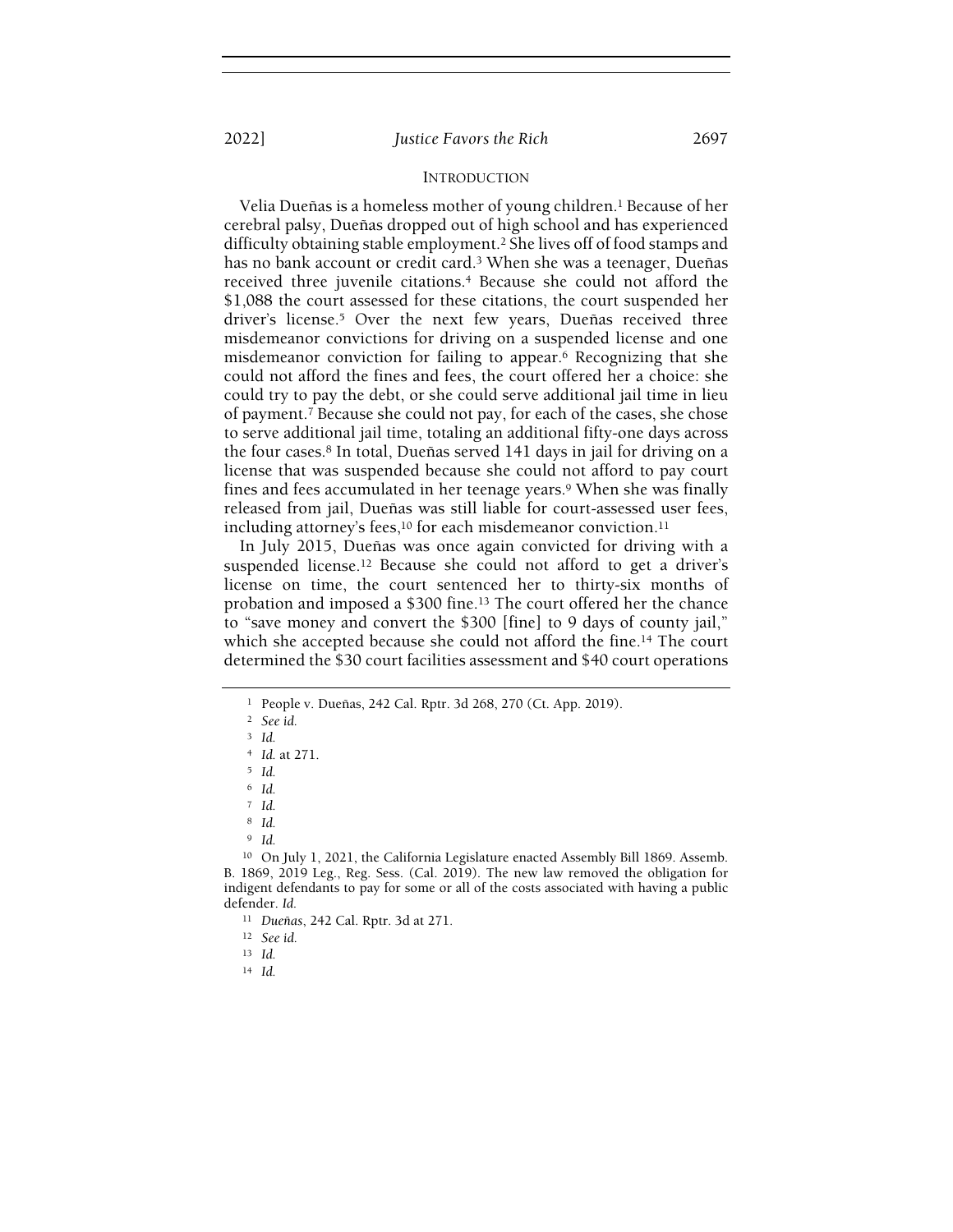assessment were both mandatory regardless of Dueñas's ability to pay, and ordered her to pay the fees.<sup>15</sup>

Velia Dueñas's experience is not unique. Along with potential jail sentences, criminal defendants face court-imposed fines and fees that can add up to hundreds or thousands of dollars.16 These fines can be punitive, such as restitution, or administrative, such as fees covering the cost of maintaining court facilities.17 The court user fees imposed against Dueñas were imposed "[t]o ensure and maintain adequate funding for court facilities" and "[t]o assist in funding court operations."<sup>18</sup>

Across the country, criminal defendants face court-assessed fees that cover administrative costs.19 In at least forty-three states (including California) and the District of Columbia, defendants may be charged for costs associated with retaining a public defender.20 In Washington state, defendants are charged for impaneling a jury for their trials, preparing trial transcripts, and receiving records on appeal.21 Many states (including California) have "pay to stay" plans, where jails charge defendants for "room and board," including while they are in jail awaiting trial.<sup>22</sup>

<sup>18</sup> See Dueñas, 242 Cal. Rptr. 3d at 274 (quoting CAL. GOV'T CODE § 70373 (2021); CAL. PENAL CODE § 1465.8 (2021)).

<sup>19</sup> See Shapiro, supra note 16.

<sup>20</sup> See id.; State-By-State Court Fees, NPR (May 19, 2014, 4:02 PM EST), https://www.npr.org/2014/05/19/312455680/state-by-state-court-fees [https://perma.cc/ EY69-JAT7]. The California Legislature recently enacted a law removing the obligation for defendants to pay for the costs associated with having a public defender. See supra note 10.

<sup>21</sup> See Board for Judicial Administration, Funding Alternatives Work Group Fees Recommendations to the Court Funding Taskforce, WASH. CTS., https://www.courts. wa.gov/programs\_orgs/pos\_bja/index.cfm?fa=pos\_bja.display&fileid=cftf/AppendI (last visited Mar. 7, 2022) [https://perma.cc/8QVR-EHNY].

<sup>22</sup> See Lauren-Brooke Eisen, Paying for Your Time: How Charging Inmates Fees Behind Bars May Violate the Excessive Fines Clause, BRENNAN CTR. FOR JUST. (July 31, 2014), https://www.brennancenter.org/our-work/research-reports/paying-your-time-howcharging-inmates-fees-behind-bars-may-violate [https://perma.cc/5354-C2KK]; see also Steven Hale, Pretrial Detainees Are Being Billed for Their Stay in Jail, APPEAL (July 20, 2018), https://theappeal.org/pretrial-detainees-are-being-billed-for-their-stay-in-jail [https://perma.cc/BCE8-WDJG]; Jennifer Medina, In California, a Plan to Charge Inmates for Their Stay, N.Y. TIMES (Dec. 11, 2011), https://www.nytimes.com/2011/12/12/us/inriverside-california-a-plan-to-charge-inmates.html [https://perma.cc/R6U4-3DC8].

<sup>15</sup> Id. at 272.

<sup>16</sup> See Joseph Shapiro, As Court Fees Rise, the Poor Are Paying the Price, NPR (May 19, 2014, 4:02 PM EST), https://www.npr.org/2014/05/19/312158516/increasing-courtfees-punish-the-poor [https://perma.cc/2MNU-MG35].

<sup>17</sup> See id.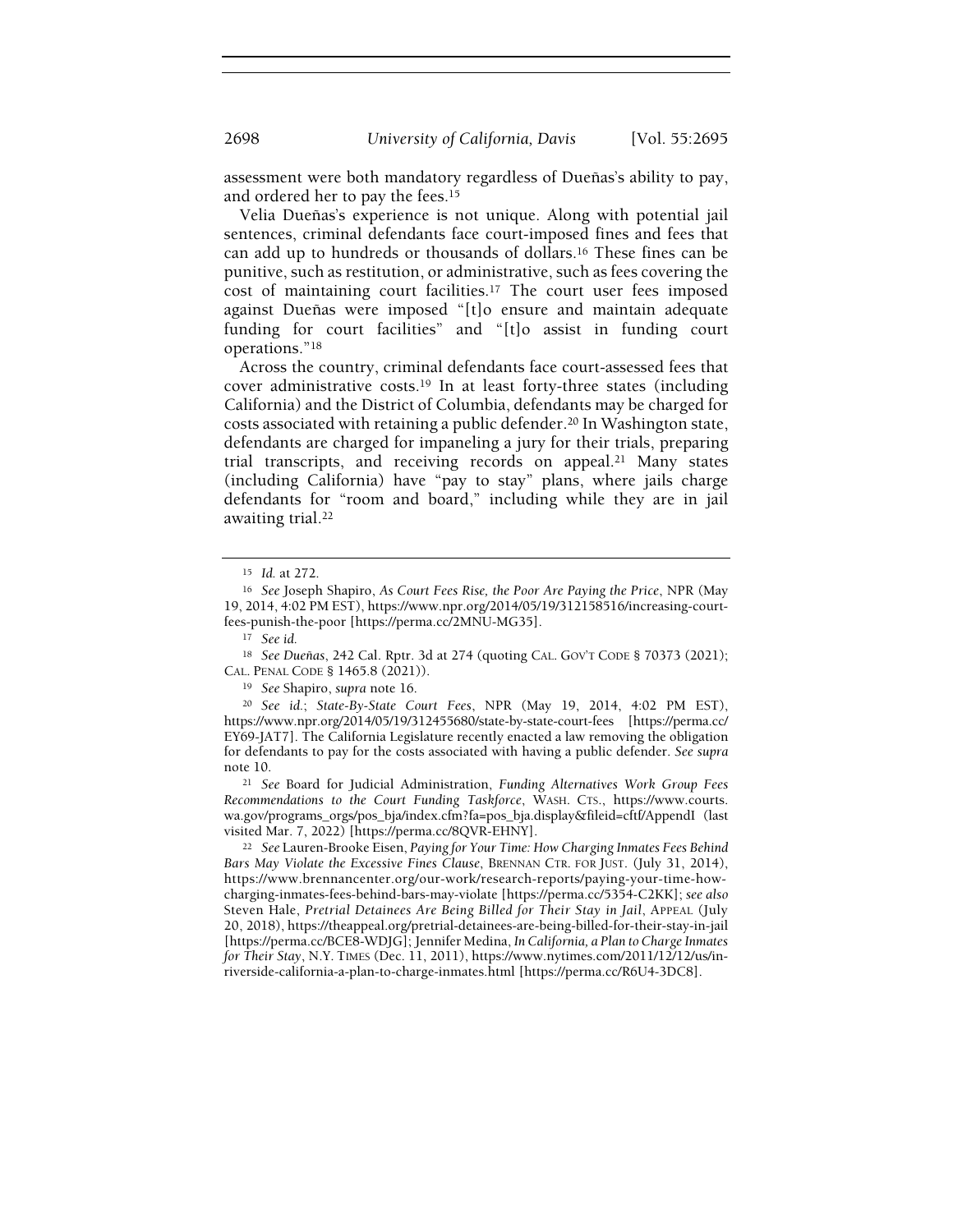This Note focuses specifically on court-assessed user fees. User fees "itemized payments for court activities, supervision, or incarceration charged to defendants determined guilty of infractions, misdemeanors[,]or felonies."23 These fees are intended to fund the administration of justice in courtrooms.24 Part I of this Note provides background on the state of the law regarding the assessment of court fees and the barriers to justice they impose. It provides an overview of United States Supreme Court jurisprudence on the subject and its recent application in a series of cases in California.25 Part II argues that imposing administrative user fees on indigent criminal defendants without regard for their ability to pay violates the Equal Protection and Due Process Clauses of the Fourteenth Amendment.26 Finally, Part III argues that these constitutional provisions require courts to hold ability-to-pay hearings before assessing user fees against criminal defendants and discusses the need for better, more concrete guidance on considering a defendant's ability to pay.<sup>27</sup>

#### I. BACKGROUND

Since the United States Supreme Court's decision in Griffin v. Illinois,28 the Court has developed a lengthy jurisprudence on an individual's fundamental right to access the courts. In Griffin, the Court held that the practice of charging indigent defendants for obtaining their trial record violates the Due Process and Equal Protection Clauses of the Fourteenth Amendment because it "effectively denies the poor an adequate appellate review accorded to all who have money enough to pay the costs in advance."29 This Section describes Griffin and its progeny, which together define the fundamental right to access the criminal court.30 It then discusses the current state of the law concerning the assessment of court user fees upon indigent criminal

<sup>23</sup> COUNCIL OF ECON. ADVISERS, FINES, FEES, AND BAIL: PAYMENTS IN THE CRIMINAL JUSTICE SYSTEM THAT DISPROPORTIONATELY IMPACT THE POOR 1 (2015).

<sup>24</sup> See id.

<sup>25</sup> See infra Part I.

<sup>26</sup> See infra Part II.

<sup>27</sup> See infra Part III.

<sup>&</sup>lt;sup>28</sup> See generally Griffin v. Illinois, 351 U.S. 12 (1956) (holding that because Illinois guaranteed appellate review, the Due Process and Equal Protection Clauses prevent the state from imposing financial obligations that effectively prevent indigent defendants from pursuing appeals).

<sup>29</sup> Id. at 18.

<sup>30</sup> See infra Part I.A–B.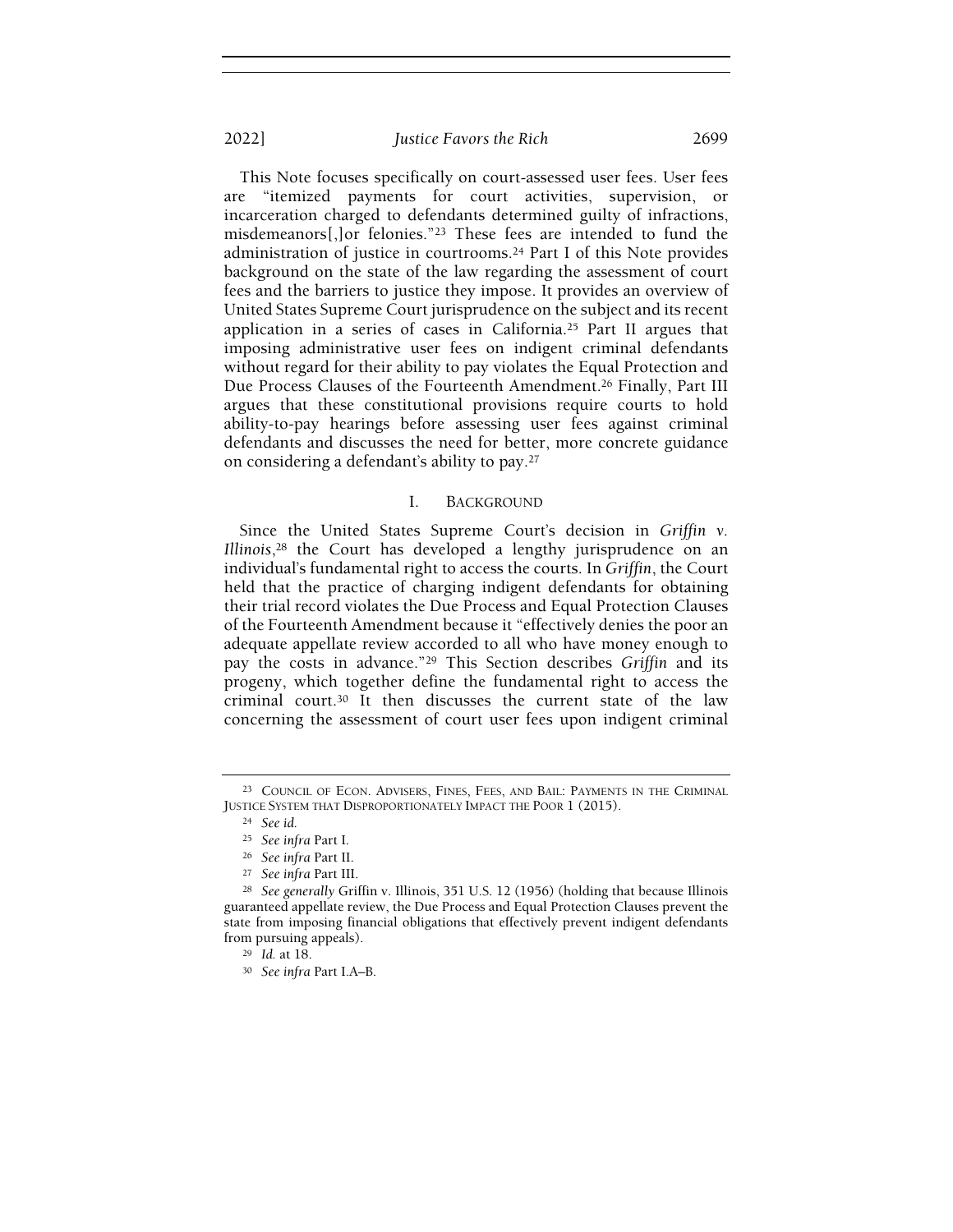defendants, with a specific focus on recent decisions in the California Courts of Appeal.<sup>31</sup>

#### A. Griffin v. Illinois

After they were convicted of armed robbery, petitioners Griffin and Crenshaw filed a motion in the trial court requesting a certified copy of the entire trial record to be provided without cost.32 Under Illinois law, only defendants sentenced to death were afforded their trial record at no cost; all other defendants had to purchase it.33 The petitioners alleged they were indigent and thus unable to purchase their trial record.34 The two men argued that failure to provide their trial record without cost would violate the Due Process and Equal Protection Clauses of the Fourteenth Amendment and appealed to the United States Supreme Court.<sup>35</sup>

The Supreme Court agreed with the petitioners and held that courts must supply criminal defendants with their trial record for free if they cannot afford it.36 Justice Black, writing for a four-justice plurality,<sup>37</sup> reasoned that states that guarantee a right to appellate review cannot "do so in a way that discriminates against some convicted defendants on account of their poverty."38 In his concurrence, Justice Frankfurter summarized the injustice in the petitioners' cases thus: "[i]f [the State] has a general policy of allowing criminal appeals, it cannot make lack of means an effective bar to the exercise of this opportunity. The State cannot keep the word of promise to the ear of those illegally convicted and break it to their hope."<sup>39</sup>

The four-justice plurality reasoned that "at all stages of the proceedings the Due Process and Equal Protection Clauses protect persons like petitioners from invidious discriminations."40 In Griffin, the "invidious discrimination" was wealth discrimination.41 Finding

<sup>31</sup> See infra Part I.C.

<sup>32</sup> Griffin, 351 U.S. at 13.

<sup>33</sup> Id. at 14.

<sup>34</sup> Id. at 13.

<sup>35</sup> Id. at 14-16.

<sup>36</sup> See id. at 19.

<sup>&</sup>lt;sup>37</sup> Griffin was a plurality opinion. See id. at 13. Justice Frankfurter wrote a separate concurrence in which he argued the Illinois law failed rational basis review. See id. at 21-22.

<sup>38</sup> Id. at 18.

<sup>39</sup> Id. at 24 (Frankfurter, J., concurring).

<sup>40</sup> Id. at 18.

<sup>41</sup> Id.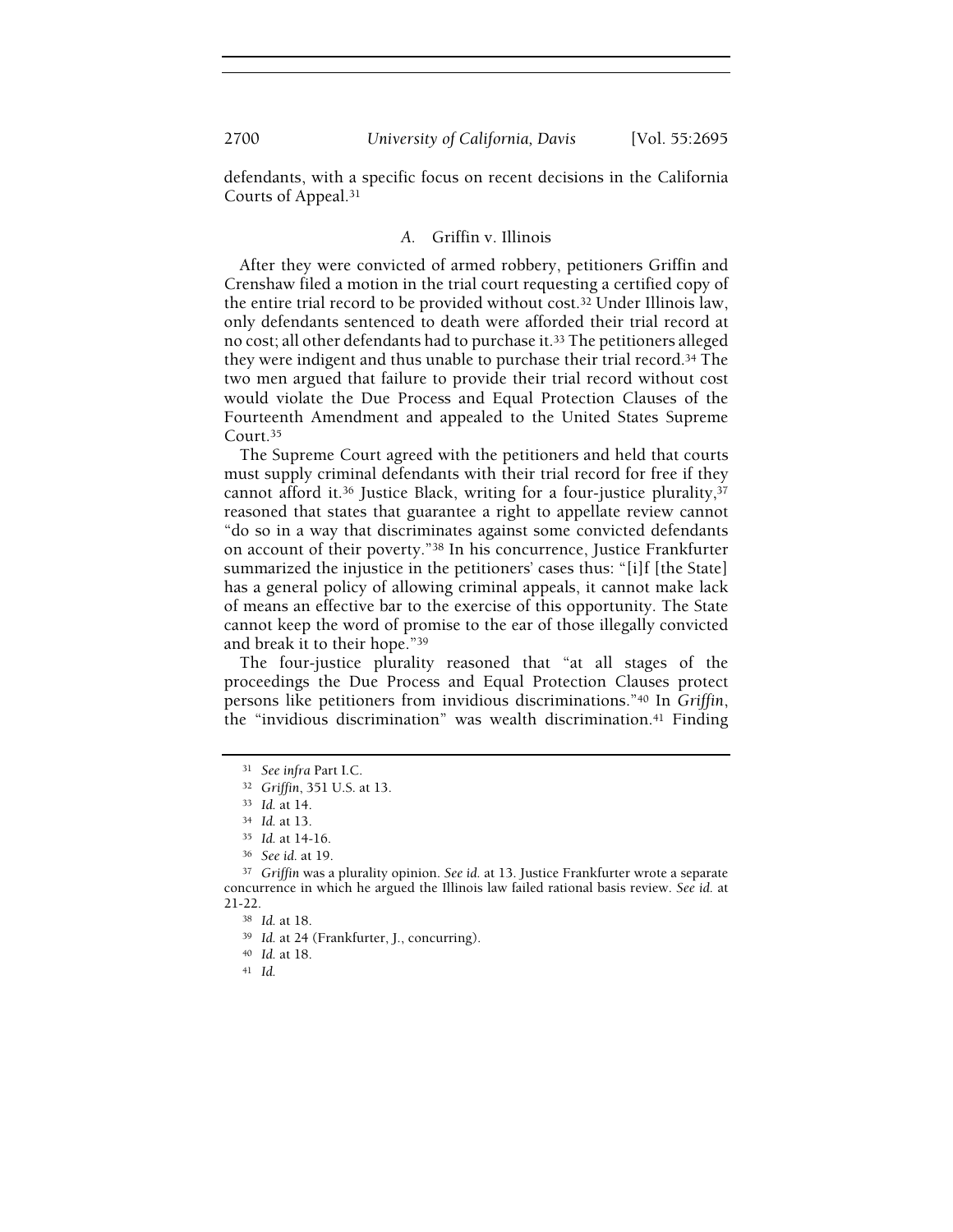"[t]here is no meaningful distinction between a rule which would deny the poor the right to defend themselves in a trial court and one which effectively denies the poor an adequate appellate review," the plurality held that this kind of discrimination based on wealth status is prohibited.42 According to the plurality, the rule requiring petitioners to purchase the tools for appealing — namely, their trial transcript deprived them of their right to defend themselves.43 Justice Black described the right thus: "There can be no equal justice where the kind of trial a man gets depends on the amount of money he has. Destitute defendants must be afforded as adequate appellate review as defendants who have money enough to buy transcripts."<sup>44</sup>

The Griffin decision does not explicitly define a fundamental right of access to the criminal court.<sup>45</sup> However, in the years that followed, the Court more clearly — and explicitly — defined the right. $46$ 

## B. Griffin's Progeny: Access to the Criminal Court as a Fundamental Right

The Supreme Court solidified Griffin's jurisprudential weight in the years following the decision. Through a series of decisions that have come to define the fundamental right to access the courts, the Supreme Court overturned numerous state laws that it found violated the Due Process and Equal Protection Clauses because they were wholly contingent on the defendant's ability to pay.<sup>47</sup>

Relying on Griffin's central holding, that "[t]here can be no equal justice where the kind of trial a man gets depends on the amount of money he has,"<sup>48</sup> the Supreme Court invalidated state court decisions

<sup>47</sup> See, e.g., M.L.B. v. S.L.J., 519 U.S. 102, 127 (1996) (overturning a Mississippi law that conditioned individuals' ability to file an appeal in child custody cases on their ability to pay record preparation fees); see also John Marquez Lundin, Making Equal Protection Analysis Make Sense, 49 SYRACUSE L. REV. 1191, 1217 (1999) ("Griffin v. Illinois marks the beginning of a new phase of the Court's equal protection jurisprudence [and] was the first in a wave of cases where the Court invalidated laws previously held to be constitutional because they interfered with fundamental rights or interfered with the rights of 'discrete and insular minorities.'").

<sup>48</sup> Griffin, 351 U.S. at 19.

<sup>42</sup> Id.

<sup>43</sup> See id. at 18-19.

<sup>44</sup> Id. at 19.

<sup>45</sup> See Robert C. Farrell, An Excess of Methods: Identifying Implied Fundamental Rights in the Supreme Court, 26 ST. LOUIS U. PUB. L. REV. 203, 243 (2007).

<sup>46</sup> See, e.g., Tennessee v. Lane, 541 U.S. 509 (2004) (holding that courts that do not allow reasonable accommodations under the Americans with Disabilities Act are interfering with the disabled person's fundamental right to access the courts).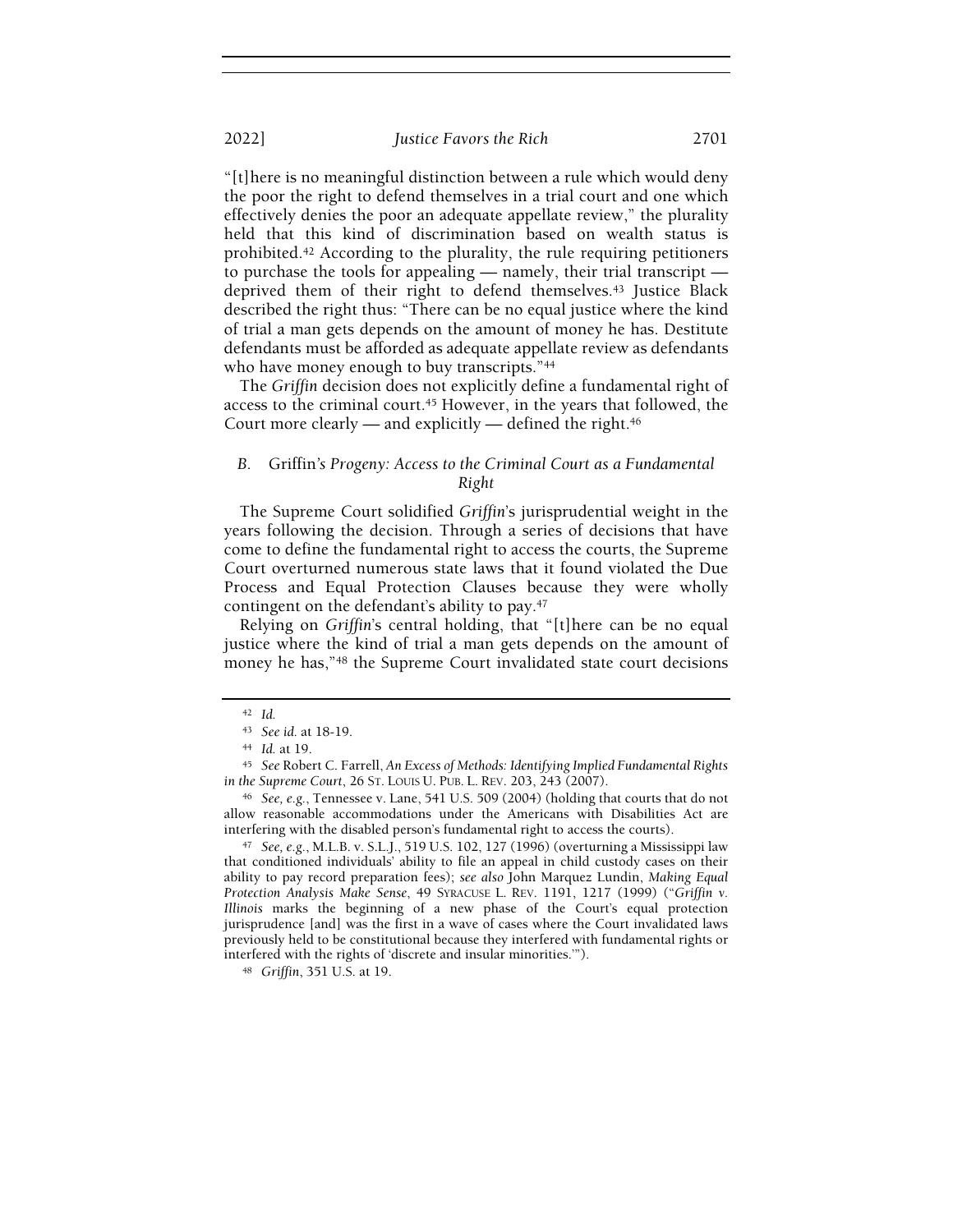denying free trial transcripts to defendants when the trial court considered their appeals "frivolous."49 It similarly invalidated decisions refusing free representation for indigent defendants on first appeal.<sup>50</sup> Regarding court fines and fees specifically, the Supreme Court expanded the Griffin holding by declaring that states may neither impose prison sentences nor revoke probation and order a defendant to prison for a non-willful failure to pay court-ordered fines and fees.<sup>51</sup>

In the first of these cases, Williams v. Illinois, the Supreme Court struck down an Illinois criminal statute allowing judges to impose lengthier jail terms for defendants unable to pay their fines.<sup>52</sup> Williams was convicted of petty theft and received the maximum sentence allowed by Illinois law: one year imprisonment and a \$500 fine, along with \$5 in court costs.<sup>53</sup> The judgment further ordered that if Williams failed to pay his court fines and costs by the end of his sentence, he would remain in jail to "work off" his financial obligations at a rate of \$5 per day.<sup>54</sup> The Supreme Court, relying on Griffin, concluded "that an indigent criminal defendant may not be imprisoned in default of payment of a fine beyond the maximum authorized by the statute regulating the substantive offense."55 In effect, Illinois law imposed a higher maximum punishment on the indigent defendant than the solvent defendant.<sup>56</sup> The Court concluded that this sentencing scheme violated the Equal Protection Clause, which "requires that the statutory ceiling placed on imprisonment for any substantive offense be the same for all defendants irrespective of their economic status."<sup>57</sup>

One year after Williams, the Supreme Court further expanded the fundamental right to access the courts in Tate v. Short, when it held a

<sup>52</sup> Williams, 399 U.S. at 236.

<sup>54</sup> Id.

<sup>49</sup> See Draper v. Washington, 372 U.S. 487, 499-500 (1963).

<sup>50</sup> See Douglas v. California, 372 U.S. 353, 357-58 (1963).

<sup>51</sup> See Bearden v. Georgia, 461 U.S. 660, 661-62 (1983) (overturning a Georgia state court's decision to revoke petitioner's probation and ordering him to serve the remainder of his probation term in prison); Tate v. Short, 401 U.S. 395, 399 (1971) (striking down a Texas law providing for the conversion of unpaid court fines into prison sentences); Williams v. Illinois, 399 U.S. 235, 242 (1970) (holding that state statutes imposing different consequences on defendants depending on their ability to pay fines violate Equal Protection).

<sup>53</sup> Id.

<sup>55</sup> Id. at 241. In Williams, this differential sentencing involved continuing the confinement of indigent defendants beyond the statutory maximum for their failure to satisfy the monetary provisions of their sentences. Solvent defendants, therefore, would not face these lengthier sentences. See id. at 236.

<sup>56</sup> See id. at 243-44.

<sup>57</sup> Id.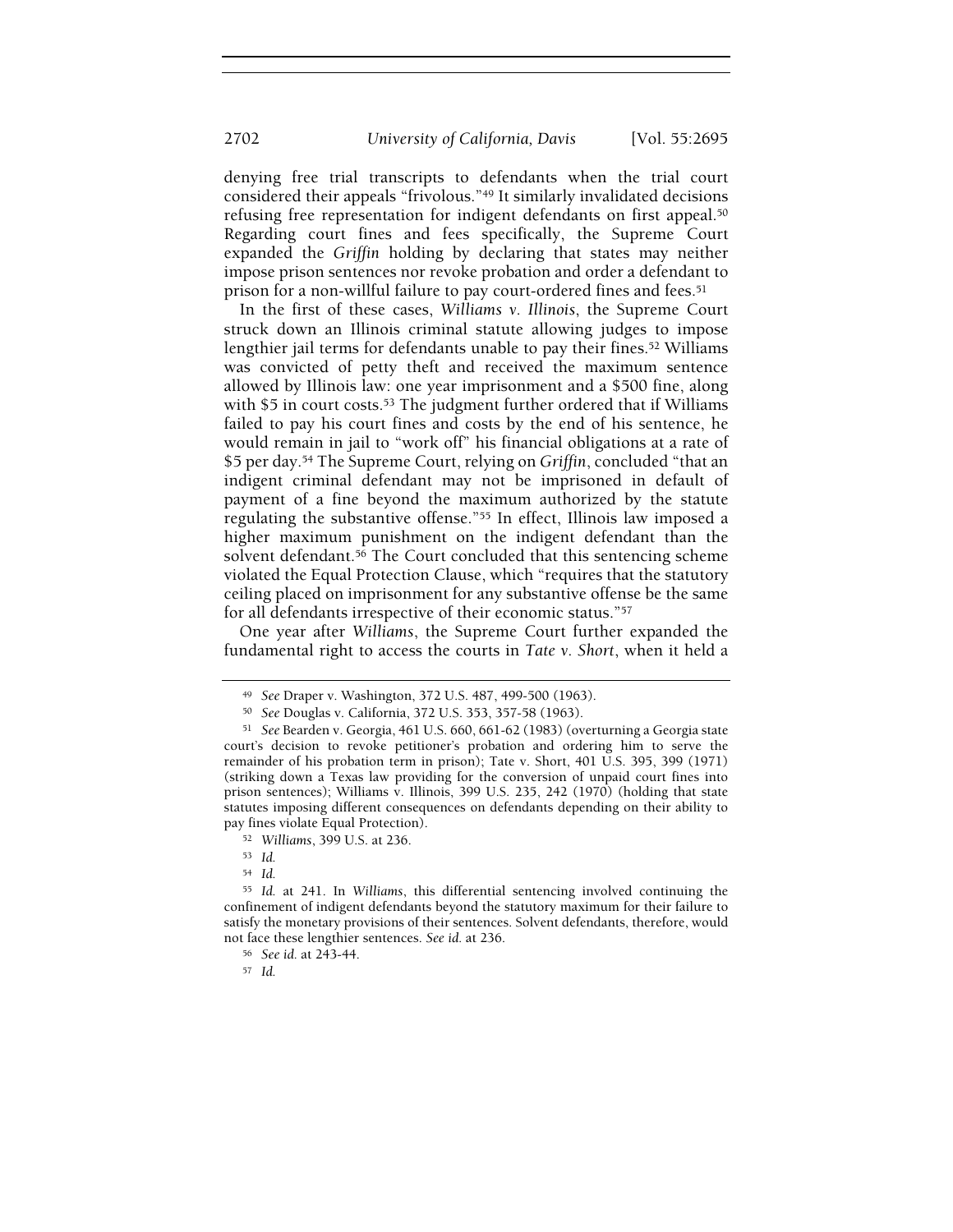Houston ordinance authorizing jail sentences for individuals who fail to pay their traffic fines on time violated the Equal Protection Clause.<sup>58</sup> After accumulating \$425 in fines following nine convictions for traffic violations, Tate was committed to a municipal prison farm on the condition that he stay there for a sufficient time to pay his debt at a rate of \$5 per day.59 The Supreme Court reversed, citing Williams.60 The Court concluded that this Houston ordinance, like the law in Williams, violated the Equal Protection Clause because while solvent defendants' prospective punishments remained merely financial, indigent defendants saw their fines converted to prison terms simply because they lacked the means to pay.<sup>61</sup>

Finally, in Bearden v. Georgia, the Supreme Court considered whether the Fourteenth Amendment prohibits a state from revoking a defendant's probation for failure to pay their fines.62 As a condition of Bearden's probation following his conviction for burglary and theft, the court ordered he pay a \$500 fine and \$250 in restitution pursuant to a fee schedule.63 After he was laid off, Bearden failed to meet his payment schedule and the state filed a petition to revoke his probation.64 The court granted the state's petition and ordered Bearden to serve the remainder of his probationary period in prison.<sup>65</sup> The Supreme Court reversed and held "in revocation proceedings for failure to pay a fine or restitution, a sentencing court must inquire into the reasons for the failure to pay."66 The Court determined it is a violation of the Equal Protection Clause to revoke probation for failure to pay fines without first inquiring as to the probationer's ability to pay.<sup>67</sup>

Griffin set the doctrinal stage for applying the Due Process and Equal Protection Clauses to cases concerning the unequal justice indigent criminal defendants receive.68 Upon this foundation, the Supreme Court — in Williams, Tate, and Bearden — more closely defined the fundamental right to access the criminal court by attacking the various

<sup>58</sup> See Tate v. Short, 401 U.S. 395, 397 (1971).

<sup>59</sup> Id. at 396.

<sup>60</sup> Id. at 397.

<sup>61</sup> See id. at 398-99.

<sup>62</sup> See Bearden v. Georgia, 461 U.S. 660, 661 (1983).

<sup>63</sup> See id. at 662.

<sup>64</sup> See id. at 663.

<sup>65</sup> See id.

<sup>66</sup> Id. at 672.

<sup>67</sup> See id.

<sup>68</sup> Betram F. Willcox & Edward J. Bloustein, The Griffin Case—Poverty and the Fourteenth Amendment, 43 CORNELL L.Q. 1, 16 (1957).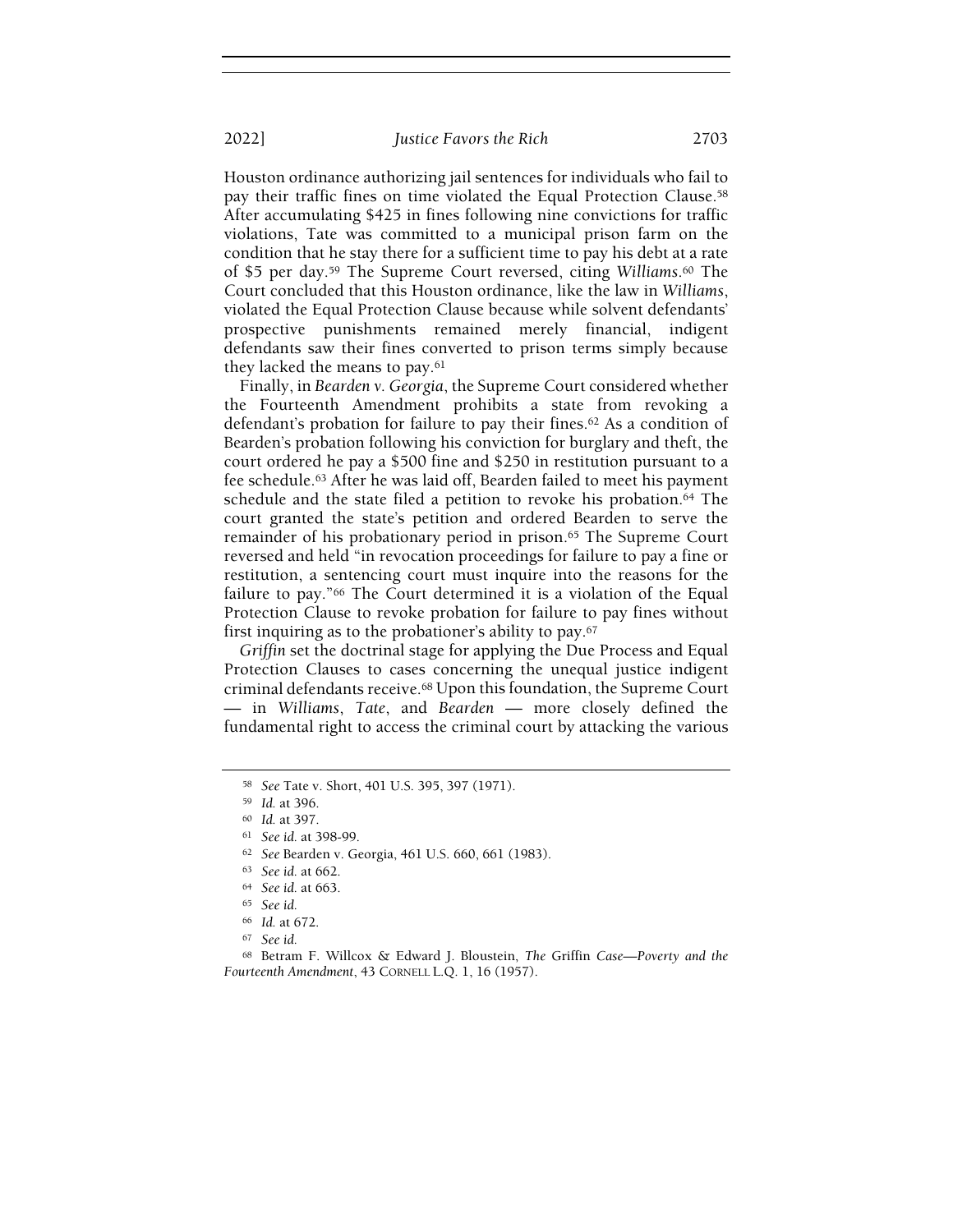ways the criminal justice system has denied that access to indigent defendants.69 From this line of cases, we may infer a general rule that the Constitution imposes certain procedural minimums that courts must meet in order to protect and guarantee the rights of indigent litigants.70 As argued in Part II, this includes accounting for a defendant's relative ability to pay prior to assessing court user fees, as some courts in California already do.

### C. The Current State of the Issue in California

People v. Dueñas was a watershed case in California, as the Second Appellate District, Division Seven, held that the principles of Griffin, Bearden, and Tate apply to user fees assessed at the time of conviction.<sup>71</sup> The Dueñas court held that because these user fees pose "additional, potentially devastating consequences suffered only by indigent persons[,] in effect transform[ing] a funding mechanism for the courts into additional punishment for a criminal conviction for those unable to pay," courts must determine whether the defendant has the present ability to pay before assessing the fees.<sup>72</sup>

The California Supreme Court denied review of Dueñas in 2019.<sup>73</sup> Later that year, the California Legislature passed Assembly Bill 927, which would prohibit courts from imposing fines and fees on a convicted defendant prior to a finding that the defendant has the ability to pay.74 Despite Assembly Bill 927's overwhelming support in the Legislature, Governor Gavin Newsom vetoed the bill.75 In his veto message, Governor Newsom stated that while he supported the bill's intent, he "[did] not believe that requiring a hearing on defendants'

 $69$  See, e.g., Louis Fisher, Criminal Justice User Fees and the Procedural Aspect of Equal Justice, HARV. L. REV. F. 112, 118 (2020) ("[T]he Constitution imposes certain procedural constraints on states' authority to charge criminal justice [legal financial obligations] that burden fundamental rights.").

<sup>70</sup> See, e.g., Bearden, 461 U.S. 660 (finding it unconstitutional to convert a defendant's probation term to a prison term based on a non-willful failure to pay fines); Williams v. Illinois, 399 U.S. 235 (1970) (finding it unconstitutional to impose lengthier jail sentences on defendants because of their inability to pay court fines); Griffin v. Illinois, 351 U.S. 12 (1956) (invalidating a requirement that prospective appellants pay for the cost of their trial transcripts).

<sup>71</sup> See People v. Dueñas, 242 Cal. Rptr. 3d 268, 274-77 (Ct. App. 2019).

<sup>72</sup> Id. at 276.

<sup>73</sup> See People v. Dueñas, No. S254210, 2019 Cal. LEXIS 2076, at \*1 (2019).

<sup>74</sup> See Assemb. B. 927, 2019 Leg., Reg. Sess. (Cal. 2019).

<sup>75</sup> Letter from Gavin Newsom, Governor of California, to Members of the California State Assembly (Oct. 9, 2019) (available at https://www.gov.ca.gov/wpcontent/uploads/2019/10/AB-927-Veto-Message-2019.pdf).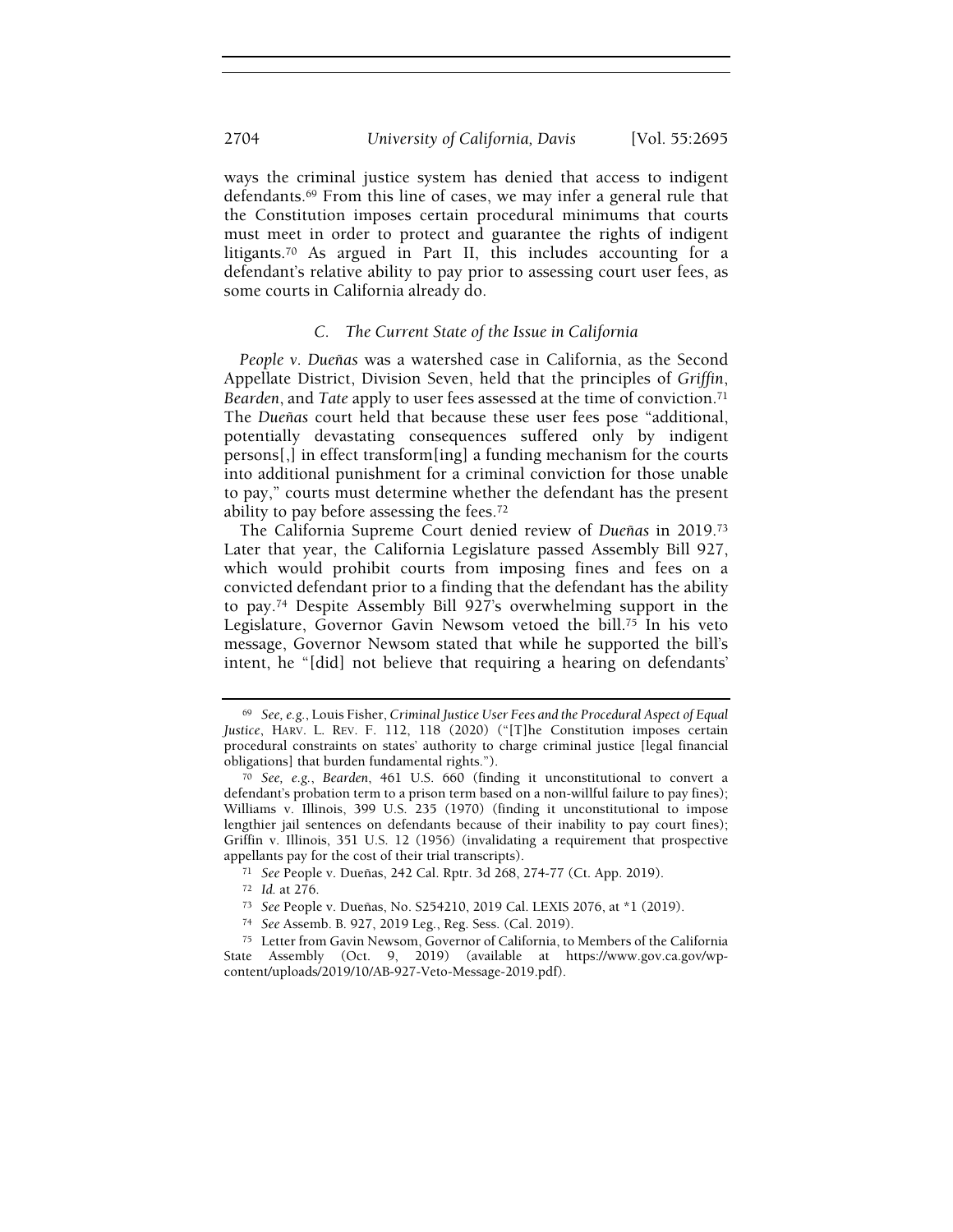ability to pay is the best approach in every case."76 Subsequently, the appellate districts have developed an active split in their evaluations of the Dueñas holding.<sup>77</sup>

In 2019, the California Supreme Court granted review in People v. Kopp to consider first whether courts must consider a defendant's ability to pay prior to assessing fines and fees, and second, assuming courts must make such a finding, which party bears the burden of proof.78 The intermediate appellate court in Kopp agreed with Dueñas's central holding that "imposing unpayable fines on indigent defendants is not only unfair, it serves no rational purpose, fails to further the legislative intent, and may be counterproductive."79 However, the Fourth District disagreed with Dueñas and held that it is the defendant's burden to demonstrate inability to pay.80 In Appellant's Opening Brief on the Merits to the California Supreme Court, the appellant argues that, pursuant to Griffin and Bearden, "the Fourteenth Amendment requires that courts examine a criminal defendant's ability to pay [legal financial obligations] before imposing them as part of a sentence."<sup>81</sup>

<sup>76</sup> Id.

<sup>77</sup> Compare People v. Cowan, 260 Cal. Rptr. 3d 505 (Ct. App. 2020) (holding that a sentencing court must allow a defendant to present arguments regarding their ability to pay court-ordered fees), People v. Son, 262 Cal. Rptr. 3d 824 (Ct. App. 2020) (agreeing with Dueñas and holding that the imposition of court facilities assessments without first holding a hearing on the defendant's ability to pay is unconstitutional), People v. Belloso, 255 Cal. Rptr. 3d 640 (Ct. App. 2019) (holding that imposition of criminal assessments without an ability-to-pay determination violated the defendant's due process rights), and Dueñas, 242 Cal. Rptr. 3d 268 (2019) (holding that defendants have a due process right to an ability-to-pay determination prior to a court imposing fees), with People v. Curry, 276 Cal. Rptr. 3d 406 (Ct. App. 2021) ("[T]he principles of due process do not require of a defendant's present ability to pay before imposing the fines and assessments at issue in Dueñas."), People v. Kopp, 250 Cal. Rptr. 3d 852 (Ct. App. 2019) (agreeing with Dueñas in part, but holding that the court should not be limited by a defendant's present ability to pay, but rather may look at their wages while incarcerated), and People v. Hicks, 253 Cal. Rptr. 3d 116 (Ct. App. 2019) (disagreeing with Dueñas and holding that the imposition of fines and fees did not deprive the defendant of access to the courts).

<sup>78</sup> See News Release, Sup. Ct. of California, Summary of Cases Accepted and Related Actions During Week of November 11, 2019 (Nov. 15, 2019), https://www.courts.ca. gov/documents/ws111119.pdf [https://perma.cc/AWW3-6KJ3].

<sup>79</sup> Kopp, 250 Cal. Rptr. 3d at 893 (quoting People v. Dueñas, 242 Cal. Rptr. 3d 268, 275 (Ct. App. 2019)).

<sup>80</sup> Id.

<sup>81</sup> Appellant's Opening Brief on the Merits at 19-23, People v. Kopp, No. S257844 (Cal. Sep 05, 2019).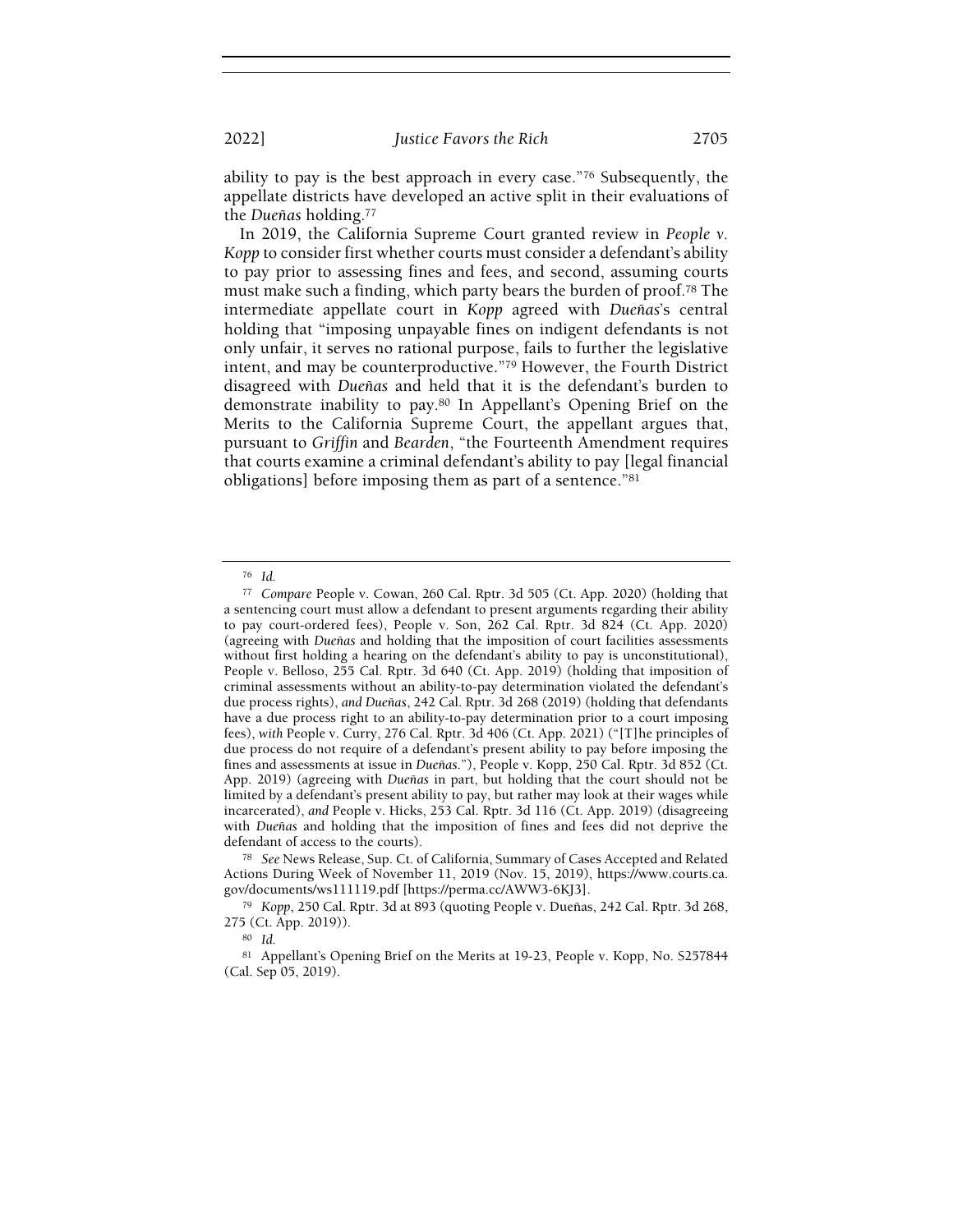The appellate court split in California is illustrative of the need for a more defined standard across both the state and country.82 If the California Supreme Court agrees with Dueñas, and finds trial courts have an obligation to hold ability-to-pay hearings prior to imposing user fees,83 the California Supreme Court should articulate a clear standard of how a defendant's "ability to pay" should be defined.84 Part II of this Note explores arguments for using Dueñas as a model for extending Griffin's central holding to these cases in order to further ensure the fundamental right to access the courts, regardless of one's wealth status.<sup>85</sup>

## II. DUE PROCESS AND EQUAL PROTECTION REQUIRE COURTS TO DETERMINE A DEFENDANT'S ABILITY TO PAY BEFORE ASSESSING USER FEES

## A. Imposing User Fines and Fees on Indigent Defendants Deprives Them of Their Fundamental Right to Access the Criminal Court

1. User Fees, Like Those Assessed in Dueñas, Implicate the Fundamental Right to Access the Courts

The Supreme Court's jurisprudence following Griffin illustrates the Court's belief, although at times not explicitly stated, that access to the courts is a fundamental right.86 The Court repeatedly struck down state laws and court decisions denying access to the criminal court in myriad

<sup>82</sup> At present, defendant-appellants whose cases appear in different appellate court districts in California face dramatically different outcomes when appealing the imposition of user fees. Compare Cowan, 260 Cal. Rptr. 3d 505 (describing the First Appellate District's agreement with the holding in Dueñas), with Hicks, 253 Cal. Rptr. 3d 116 (describing the Second Appellate District's disagreement with the holding in Dueñas). Further, different divisions within appellate districts have come to different conclusions on the issue. Compare Dueñas, 242 Cal. Rptr. 3d 268 (describing Division 7 of the Second Appellate District's holding that ability-to-pay hearings must be held prior to the imposition of user fees), with Hicks, 253 Cal. Rptr. 3d 116 (describing Division 2 of the Second Appellate District's disagreement with the holding in Dueñas).

<sup>83</sup> See Dueñas, 242 Cal. Rptr. 3d at 273.

<sup>84</sup> Different appellate districts across the state have come to different conclusions on how to determine a defendant's ability to pay. Compare Kopp, 250 Cal. Rptr. 3d 852 (holding that courts may look at a defendant's wage-earning capacity while incarcerated when determining the defendant's ability to pay court fees), with Dueñas, 242 Cal. Rptr. 3d at 280 (holding that the ability-to-pay determination should be based on the defendant's "present ability to pay").

<sup>85</sup> See infra Part II.

<sup>86</sup> See supra Part I.B.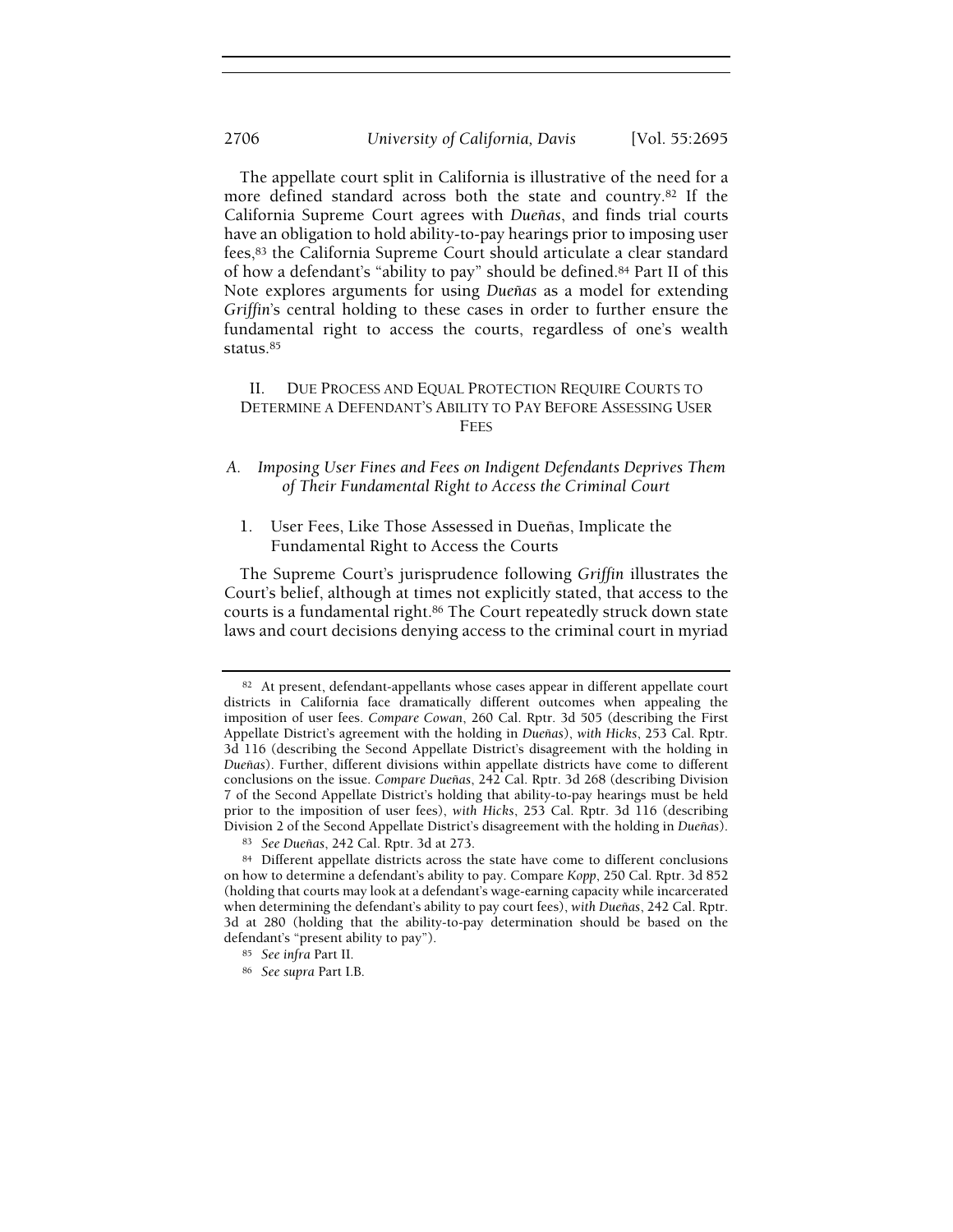ways on the basis of wealth.87 In later cases, the Court more explicitly defined access to the courts as a fundamental right. For example, in Tennessee v. Lane,<sup>88</sup> the Court recognized that access to courts is one of the "basic constitutional guarantees, infringements of which are subject to a more searching judicial review."<sup>89</sup>

The Griffin decision, written in 1956, does not contain any explicit fundamental rights analysis.<sup>90</sup> However, the decision's language, read with the Court's later-developed fundamental rights jurisprudence, suggests the Griffin plurality had its eyes set toward this ultimate analysis. Justice Black noted that while the United States Constitution does not mandate that states provide for criminal appeals as a matter of right, once a state chooses to do so, the Constitution prevents them from doing so in a manner that "discriminates against some convicted defendants on account of their poverty."91 While the Court strayed from using explicit terms to define this right as fundamental, it recognized the importance of appellate review, noting many convictions are reversed on appeal.92 With this in mind, it seems undeniable that the appellate process, when available, provides important access to a government process and is therefore a fundamental right.<sup>93</sup>

Griffin and its progeny rested on the principle that when courts withhold access on the basis of wealth classifications, it results in a substantial deprivation of defendants' rights under the Due Process and Equal Protection Clauses.94 This right is founded upon the notion that

<sup>94</sup> See Willcox & Bloustein, supra note 68, at 26 ("To the extent that the principle of the Griffin case finds acceptance it will constitute a new charter of freedom for the poor."). Wealth classifications do not automatically trigger strict scrutiny. See San Antonio Indep. Sch. Dist. v. Rodriguez, 411 U.S. 1, 28 (1973). Reading Griffin in conjunction with Rodriguez, however, makes clear that Griffin survives Rodriguez because Griffin involved a fundamental right — the right to access the courts — while Rodriguez's focus on public schools did not involve a fundamental right. See id. at 30- 31 (holding that education, while important, is not a fundamental right); Griffin v. Illinois, 351 U.S. 12, 19 (1956) ("There can be no equal justice where the kind of trial a man gets depends on the amount of money he has."); see also Tennessee v. Lane, 541 U.S. 509, 522 (2004) (noting that access to courts is one of the "basic constitutional guarantees, infringements of which are subject to a more searching judicial review").

<sup>87</sup> See supra Parts I.A.–B.

<sup>88</sup> 541 U.S. 509 (2004).

<sup>89</sup> Id. at 522-23.

<sup>90</sup> Farrell, supra note 45, at 243.

<sup>91</sup> Griffin v. Illinois, 351 U.S. 12, 18 (1956).

<sup>92</sup> Id. at 18-19.

<sup>93</sup> Farrell, supra note 45, at 243; see also Willcox & Bloustein, supra note 68, at 16 (arguing it is "the essence of citizenship that a person have access to the state's legal institutions").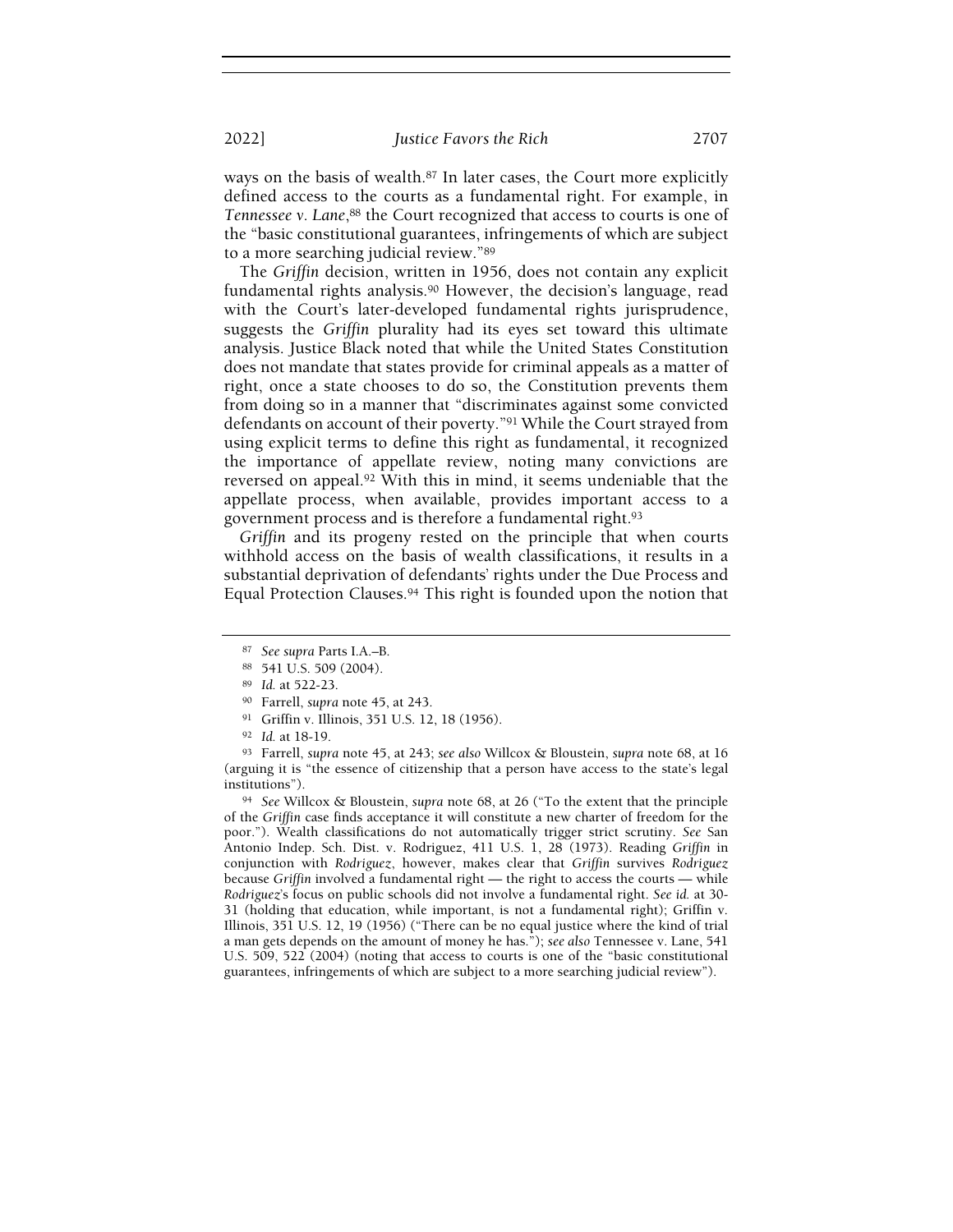fundamental rights include those which guarantee access to important functions of government.<sup>95</sup> As Willcox and Bloustein note, depriving access to courts is fundamentally different from denying access to other governmental services because equal access to the court system is foundational to our understanding of equal citizenship.<sup>96</sup>

In Dueñas, the State argued that Griffin and Bearden do not apply to the case of user fees because the defendants in Griffin and Bearden were subject to imprisonment because of their poverty, while Velia Dueñas was subject only to a civil judgment.<sup>97</sup> The Dueñas court rejected this argument, reasoning first that Griffin has not been limited to instances where a defendant is subject to imprisonment, and second that the civil judgment scheme exposes indigent defendants to a web of consequences that "result in a new form of debtor's prison."98 The court reasoned that because enforcement of these fees through the collections process can lead to financial insecurity by disrupting employment and the individual's ability to meet other financial obligations, these user fees "in effect transform a funding mechanism for the courts into additional punishment for a criminal conviction for those unable to pay."99 Following the principle that states cannot punish defendants merely for their inability to pay the financial portions of their sentences, the Dueñas court determined that imposing user fees without regard for

<sup>95</sup> See Farrell, supra note 4545, at 241-45.

<sup>96</sup> See Willcox & Bloustein, supra note 68, at 16. In his dissent in Griffin, Justice Harlan argued the 14th Amendment does not impose an obligation on states to even the playing field with respect to economic class. See Griffin, 351 U.S. at 34 (Harlan, J., dissenting). Willcox and Bloustein lodge an effective response to Harlan's dissent by drawing a comparison between access to courts and social service programs. See Willcox & Bloustein, supra note 68, at 16. As they note, the Constitution does not require the creation of welfare programs or appellate review, but because while we may be able to imagine a man being a full citizen without a right to certain welfare programs, "[w]e cannot conceive of a man as truly a citizen if he is too poor to have access to the courts." Id. Therefore, when the Court struck down the law at issue in Griffin, it was merely taking further steps to ensure that citizens receive "that which is the most basic function of government, the provision of legal process." Id.

<sup>97</sup> See People v. Dueñas, 242 Cal. Rptr. 3d 268, 275 (Ct. App. 2019).

<sup>98</sup> See id.; see also Mayer v. City of Chicago, 404 U.S. 189, 196-97 (1971) (holding a city may not summarily deny free trial transcripts to those seeking to appeal their nonfelony convictions). In Mayer, the defendant was convicted of misdemeanor disorderly conduct and interference with a police officer and sentenced to a \$250 fine for each offense. See id. The Court held that the city's refusal to provide free trial transcripts to indigent defendants convicted of non-felony offenses violated the precedent set forth in Griffin. See id. at 195-96.

<sup>99</sup> See Dueñas, 242 Cal. Rptr. 3d at 276 (citing People v. Neal, 240 Cal. Rptr. 3d 629 (Ct. App. 2018)).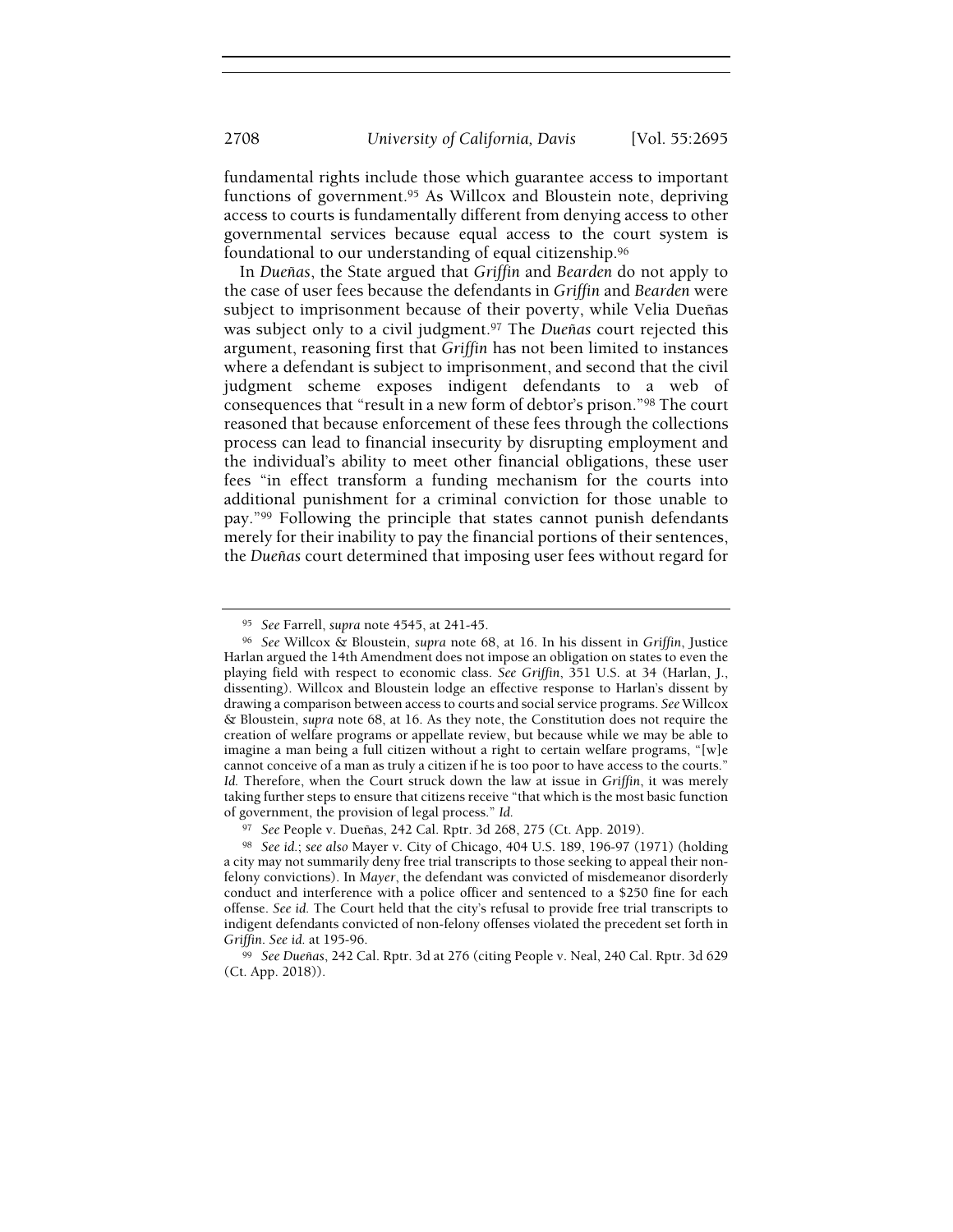ability to pay violates the Due Process Clause of both the United States and California Constitution.<sup>100</sup>

The due process violation emanates from the fact that access to the criminal court is a fundamental right.<sup>101</sup> This right is implicated when trial courts assess user fees against criminal defendants without first ascertaining whether they can afford to pay them, as these fees are functionally no different from the transcript fee at issue in Griffin.102 As the Fifth District Court of Appeal noted in People v. Son, the case law surrounding the fundamental right to access the courts is "about establishing limits beyond which the influence of criminal defendants' financial condition must not extend."103 These user fees exceed those limits, as they implicate something even more basic than the access at issue in Griffin. These fees implicate the "ability to afford the admission ticket" into the courtroom at all.104 As such, the Dueñas court and the other concurring appellate courts correctly determined that user fees related to court access belong in a category requiring closer judicial scrutiny.105 In so doing, the Dueñas court extended Griffin's promise of justice independent of wealth to defendants like Velia Dueñas, thus furthering the fundamental right to access the criminal court.<sup>106</sup>

 $100$  See id. The Dueñas court reached this conclusion by relying on "the Griffin-Antazo-Bearden analysis." Id. In In re Antazo, the California Supreme Court held that an indigent criminal defendant may not be required to serve a jail term because of his inability to pay fines assessed at conviction. See In re Antazo, 473 P.2d 999, 1000 (Cal. 1970). The United States Supreme Court cited Antazo with approval in Bearden. See Bearden v. Georgia, 461 U.S. 660, 669 n.10 (1983).

<sup>101</sup> See Tennessee v. Lane, 541 U.S. 509, 522 (2004) (recognizing that access to courts is one of the "basic constitutional guarantees, infringements of which are subject to more searching judicial review"); Farrell, supra note 45, at 243. Dueñas does not explicitly state this fact; however, its analysis tracks a fundamental rights interpretation of the issue. See Dueñas, 242 Cal. Rptr. 3d at 276 (employing a dual due process and equal protection approach to conclude that "[t]hese additional, potentially devastating consequences suffered only by indigent persons in effect transform a funding mechanism for the courts into additional punishment for a criminal conviction for those unable to pay").

<sup>102</sup> See People v. Son, 262 Cal. Rptr. 3d 824, 836 (Ct. App. 2020) ("As nonpunitive incidents to utilization of the courts, imposed to cover certain of the courts' operating costs, the court facilities and operations assessments are like the transcript fees in Griffin.")

<sup>103</sup> Id. at 839.

<sup>104</sup> Id.

<sup>105</sup> Id.; see also Dueñas, 242 Cal. Rptr. 3d 274-75 (citing Griffin v. Illinois, 351 U.S. 12, 17 (1956)).

<sup>106</sup> See Griffin v. Illinois, 351 U.S. 12, 19 (1956) (holding "[t]here can be no equal justice where the kind of trial a man gets depends on the amount of money he has"). See generally Neil L. Sobol, Griffin v. Illinois: Justice Independent of Wealth?, 49 STETSON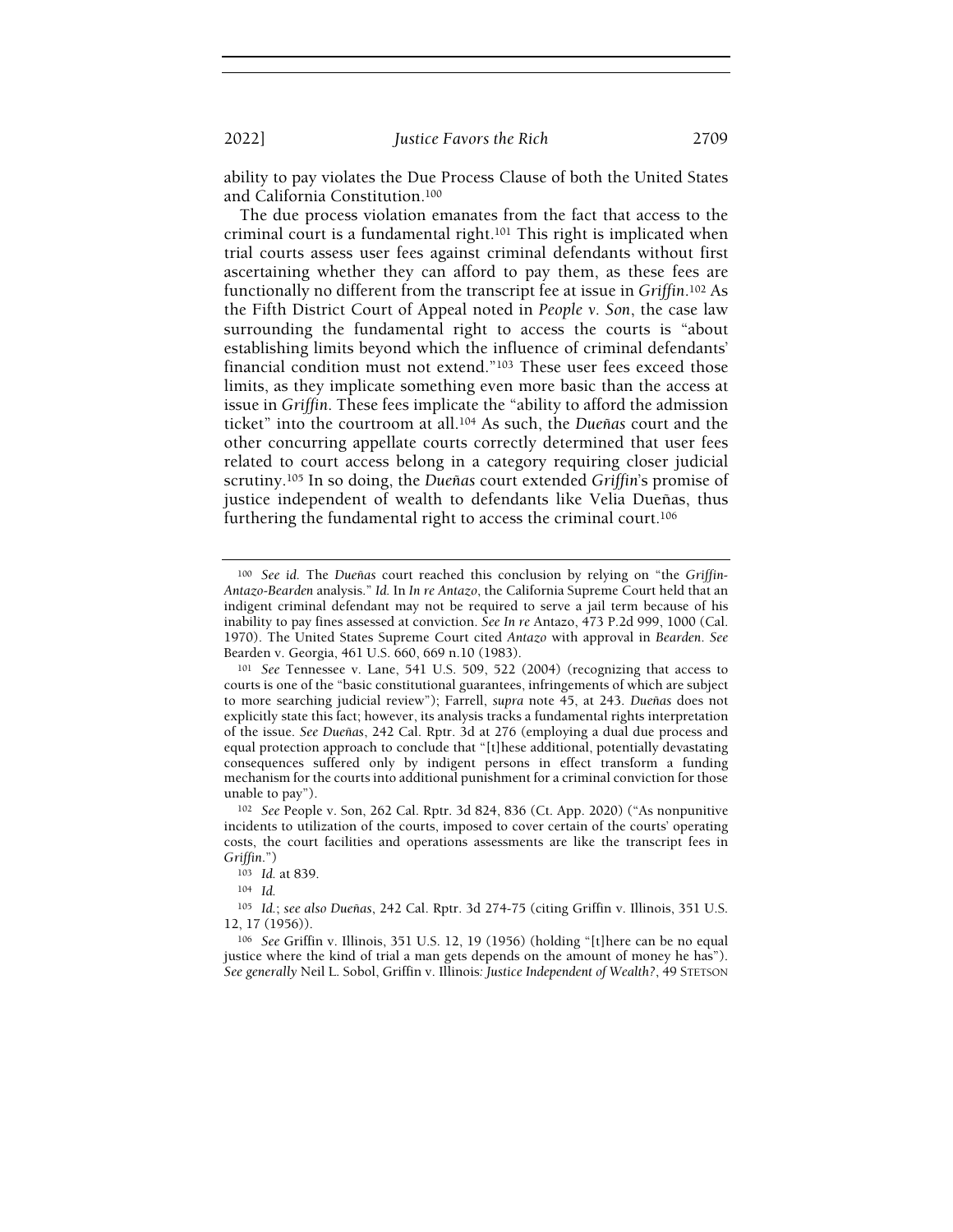2710 University of California, Davis [Vol. 55:2695

## 2. Barriers on Access to the Criminal Court Implicate Strict Scrutiny

The United States Supreme Court applies strict scrutiny to an equal protection or due process claim implicating a fundamental right.<sup>107</sup> Under strict scrutiny, challenged statutory classifications must further a compelling governmental interest and constitute the least restrictive means of doing so.108 The Court has applied strict scrutiny in the fundamental rights context in cases involving the right to travel,109 the right to marry,<sup>110</sup> the right to procreate,<sup>111</sup> and others.<sup>112</sup> In so doing, the Court "weigh[s] the legitimacy and worth of the ends chosen by the legislature against the burdens imposed on affected individuals' rights in order to achieve those ends."<sup>113</sup>

The Supreme Court has applied strict scrutiny in cases concerning access to courts.114 It did so in M.L.B. v. S.L.J., for example, where the

<sup>110</sup> See, e.g., Zablocki v. Redhail, 434 U.S. 374 (1978) (holding a Wisconsin law prohibiting individuals from marrying if they had outstanding child support obligations violated the Equal Protection Clause because there is a fundamental right to marry).

<sup>111</sup> See, e.g., Skinner v. Oklahoma ex rel. Williamson, 316 U.S. 535, 535, 541 (1942) (holding the Oklahoma Habitual Criminal Sterilization Act was subject to strict scrutiny because it implicated the fundamental right to procreate).

112 See Richard Fielding, Fundamental Personal Rights: Another Approach to Equal Protection, 40 U. CHI. L. REV. 807, 822-30 (1973).

<sup>113</sup> Id. at 822.

L. REV. 399, 400 (2020) (describing Griffin as laying the "foundation for case law and legislation designed to address equal protection and due process concerns for defendants who lack financial resources").

<sup>107</sup> See Regents of Univ. of Cal. v. Bakke, 438 U.S. 265, 357 (1978) (Brennan, J., dissenting) ("Unquestionably we have held that a government practice or statute which restricts 'fundamental rights' or which contains 'suspect classifications' is to be subjected to 'strict scrutiny.'"); R. Randall Kelso, Standards of Review Under the Equal Protection Clause and Related Constitutional Doctrines Protecting Individual Rights: The "Base Plus Six" Model and Modern Supreme Court Practice, 4 U. PA. J. CONST. L. 225, 244 (2002).

<sup>108</sup> See Bakke, 438 U.S. at 357 (Brennan, J., dissenting).

<sup>109</sup> See, e.g., Shapiro v. Thompson, 394 U.S. 618 (1969) (holding there is an implicit fundamental right to travel and applying strict scrutiny to conclude state laws conditioning welfare assistance upon residency requirements violated this fundamental right to travel).

<sup>114</sup> See, e.g., M.L.B. v. S.L.J., 519 U.S. 102 (1996) (holding, pursuant to the Equal Protection and Due Process Clauses, states may not condition appeals from orders terminating parental rights on the parent's ability to pay for record preparation); Boddie v. Connecticut, 401 U.S. 371 (1971) (holding a Connecticut law requiring payment of a filing fee prior to receiving a hearing on a divorce petition violates the Due Process Clause). Justice Douglas wrote a separate concurrence and argued the case should be decided upon the Griffin line and using the Equal Protection Clause. Boddie, 401 U.S. at 383-84 (Douglas, J., concurring). Justice Brennan also wrote a separate concurrence,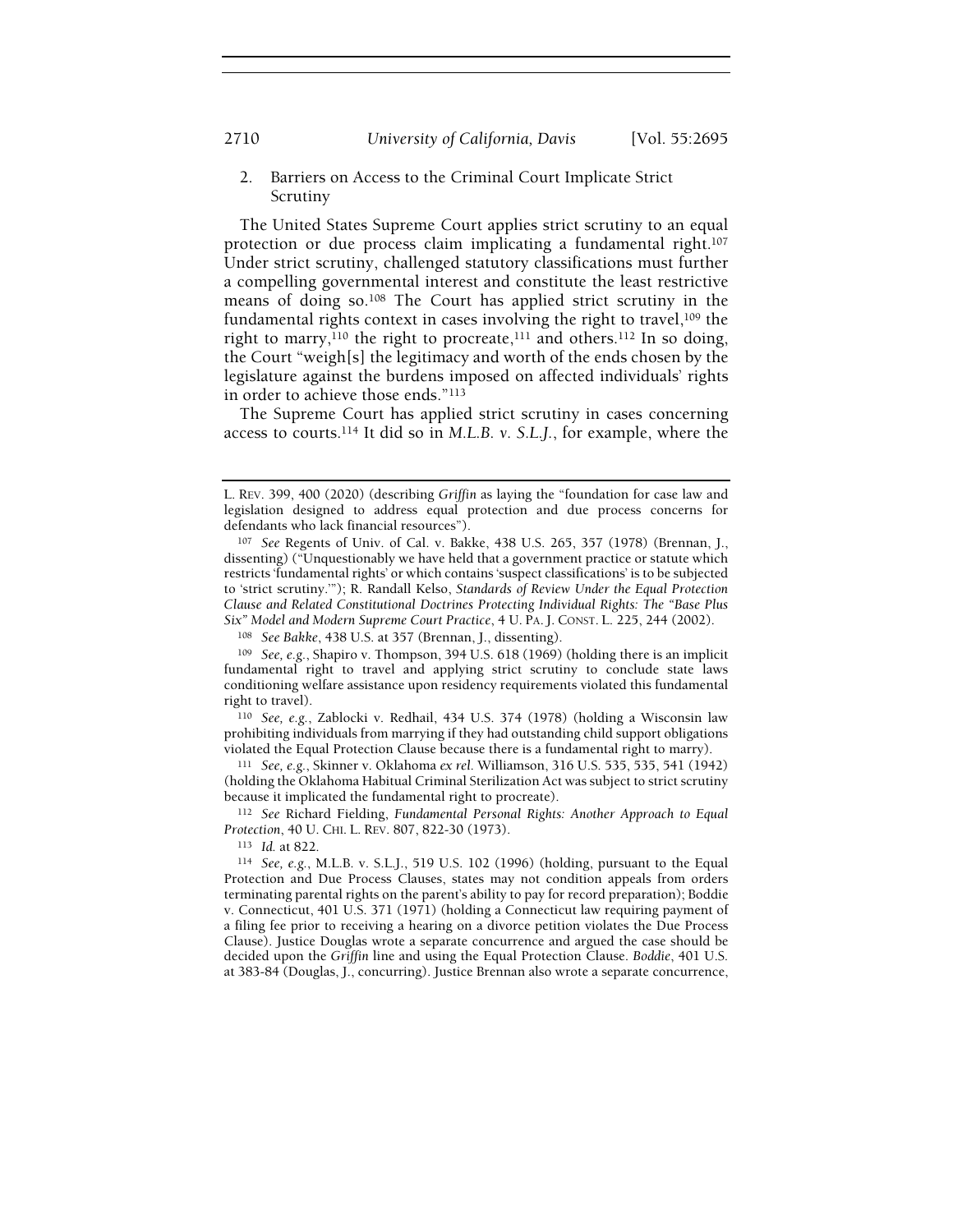Court relied on Griffin as the "foundational case" for access to appeals.115 M.L.B. sought to appeal a trial court order terminating her parental rights to her two minor children.116 However, Mississippi law required she pay record preparation fees in advance of appealing the order.117 M.L.B. appealed, arguing that she could not afford to pay the fees, and that her financial solvency should not be dispositive in a case concerning an interest far more compelling than a mere property right.118 The Supreme Court cited Griffin as precedent and agreed with M.L.B., holding that orders terminating parental rights belong within the class of cases in which the states may not "bolt the door to equal justice."<sup>119</sup>

M.L.B. represented the Court expanding Griffin's central holding — "that a State cannot arbitrarily cut off appeal rights for indigents while leaving open avenues of appeal for more affluent persons" — to some civil cases.120 In her majority opinion, Justice Ginsburg explained that the case should not be understood to stand for the proposition that the wealth-based sanctions at issue were impermissible because they were disproportionate in impact.121 Rather, she noted, they were impermissible because they were "wholly contingent on one's ability to pay," and the consequences of that inability to pay were severe (here, an inability to appeal the permanent loss of parental rights).<sup>122</sup>

Further, the Dueñas court relied heavily on the California Supreme Court's decision in In re Antazo.<sup>123</sup> Antazo, which the United States

<sup>120</sup> M.L.B., 519 U.S. at 111; see also Lloyd C. Anderson, The Constitutional Right of Poor People to Appeal Without Payment of Fees: Convergence of Due Process and Equal Protection in M.L.B. v. S.L.J., 32 U. MICH. J.L. REFORM 441, 441 (1999).

<sup>121</sup> See M.L.B., 519 U.S. at 127; see also Anderson, supra note 120, at 441.

<sup>122</sup> M.L.B., 519 U.S. at 127; see also Anderson, supra note 120, at 474. The Majority in M.L.B. took lengths to note the ruling did not mean Griffin was made applicable to all civil cases; rather, the Majority emphasized the severity of the interest at stake in this case, noting it was more than a mere property interest. See M.L.B., 519 U.S. at 127-28.

also arguing the case presented a "classic problem of equal protection of the laws" and citing Griffin. Id. at 388 (Brennan, J., concurring).

<sup>115</sup> M.L.B., 519 U.S. at 110.

<sup>116</sup> Id. at 106.

<sup>117</sup> See id.

<sup>118</sup> See id. (quoting Santosky v. Kramer, 455 U.S. 745, 758-59 (1982)).

<sup>119</sup> See id. at 124 (quoting Griffin v. Illinois, 351 U.S. 12, 24 (1956) (Frankfurter, J., concurring)). The Majority in M.L.B. went through the history of the Court's jurisprudence on issues related to access to justice for indigent litigants, beginning with Griffin. See id. at 120-25; see also Henry Rose, The Constitutionality of Government Fees as Applied to the Poor, 33 N. ILL. U. L. REV. 293, 300 (2013).

<sup>123</sup> See People v. Dueñas, 242 Cal. Rptr. 3d 268, 276-77 (Ct. App. 2019).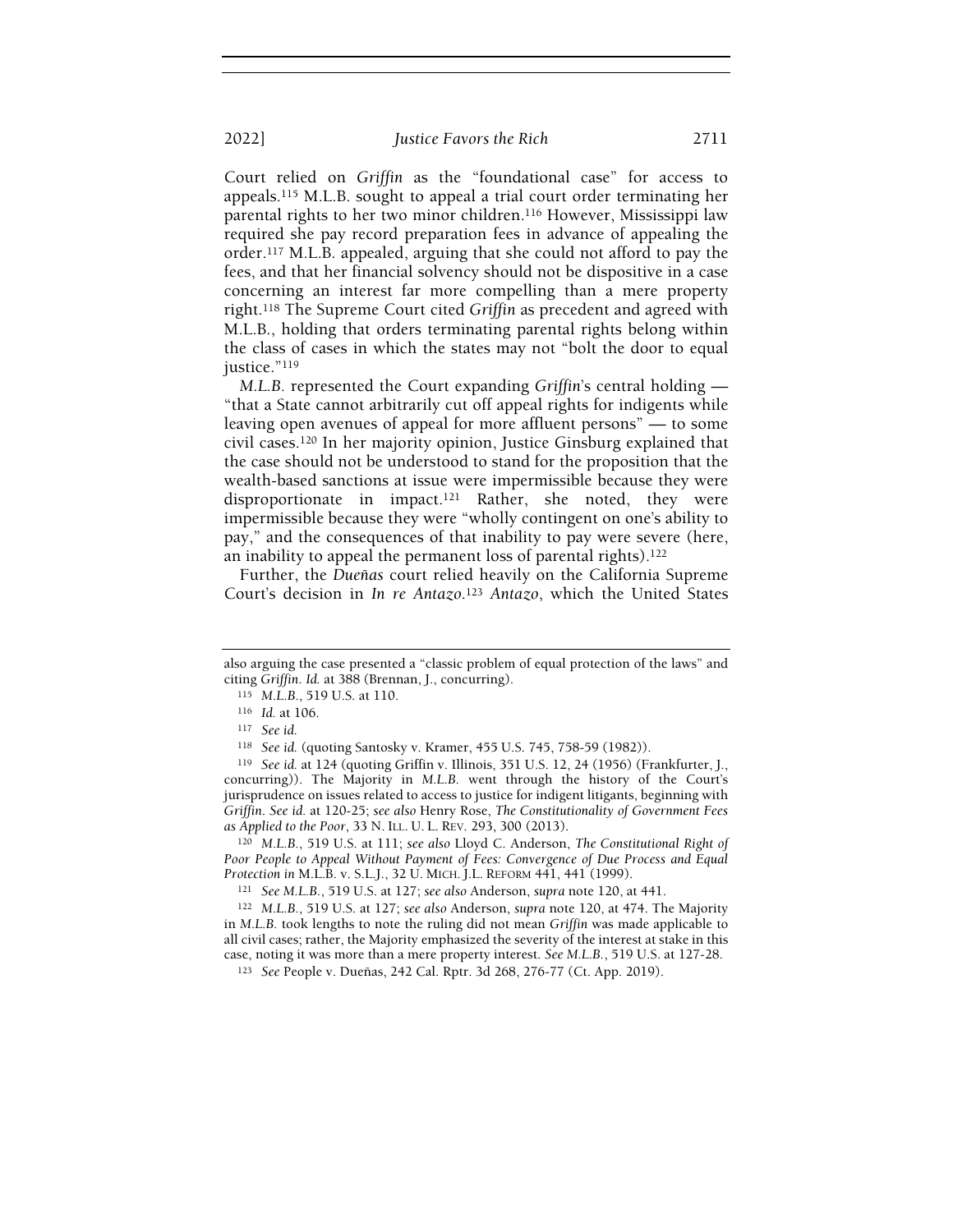Supreme Court cited with approval in Bearden,<sup>124</sup> held that, absent the state demonstrating a compelling interest, requiring indigent defendants to serve jail sentences because they cannot afford to pay their fines "constitutes an invidious discrimination on the basis of wealth in violation of the equal protection clause of the Fourteenth Amendment."<sup>125</sup> As the Antazo court noted, cases involving fundamental rights are subject to strict scrutiny.126 Although the Dueñas court relied primarily on due process grounds in reaching its conclusion, the court was mindful that "'[d]ue process and equal protection principles converge' when analyzing the constitutionality of imposing financial burdens upon indigent criminal defendants."<sup>127</sup>

3. Imposing User Fees on Indigent Defendants Violates Strict Scrutiny

Justice Ginsburg's majority opinion from M.L.B., although centered on the issue of denying access to civil justice based on ability to pay, is instructive on the issue of whether these user fees pass muster under strict scrutiny. Justice Ginsburg harkened back to Williams, where the Court struck down a law allowing extended prison sentences for those unable to pay the monetary portion of their sentences.128 In Williams, the Court characterized the law not as facially discriminatory, but rather operatively discriminatory.129 Justice Ginsburg reasoned that the laws at issue in M.L.B. and Williams were not "merely disproportionate in impact," but rather were "wholly contingent on one's ability to pay, and thereby 'visit[ed] different consequences on two categories of persons.'"130 The scheme at issue in M.L.B. resulted not in mere disparate impact on the poor, but rather imposed sanctions that were "visited on the poor and on nobody else."<sup>131</sup>

<sup>124</sup> See Bearden v. Georgia, 461 U.S. 660, 669 n.10 (1983).

<sup>125</sup> In re Antazo, 473 P.2d 999, 1000 (Cal. 1970).

<sup>126</sup> Id. at 1005 (citing Shapiro v. Thompson, 394 U.S. 618 (1969)); see Sherbert v. Verner, 374 U.S. 398, 406 (1963); Skinner v. Oklahoma ex rel. Williamson, 316 U.S. 535, 541 (1942).

<sup>127</sup> Dueñas, 242 Cal. Rptr. 3d at 276 n.4 (quoting Bearden, 461 U.S. at 665).

<sup>128</sup> See M.L.B. v. S.L.J., 519 U.S. 102, 127 (1996). See generally Williams v. Illinois, 399 U.S. 235 (1970) (holding a law allowing for extending incarceration periods based on ability to pay financial portions of sentences unconstitutional because it was "discriminatory in operation").

<sup>129</sup> Williams, 399 U.S. at 242 (citing Griffin v. Illinois, 351 U.S. 12, 17 n.11 (1956)).

<sup>130</sup> M.L.B., 519 U.S. at 127 (quoting Williams, 399 U.S. at 242).

<sup>131</sup> Anderson, supra note 120, at 474.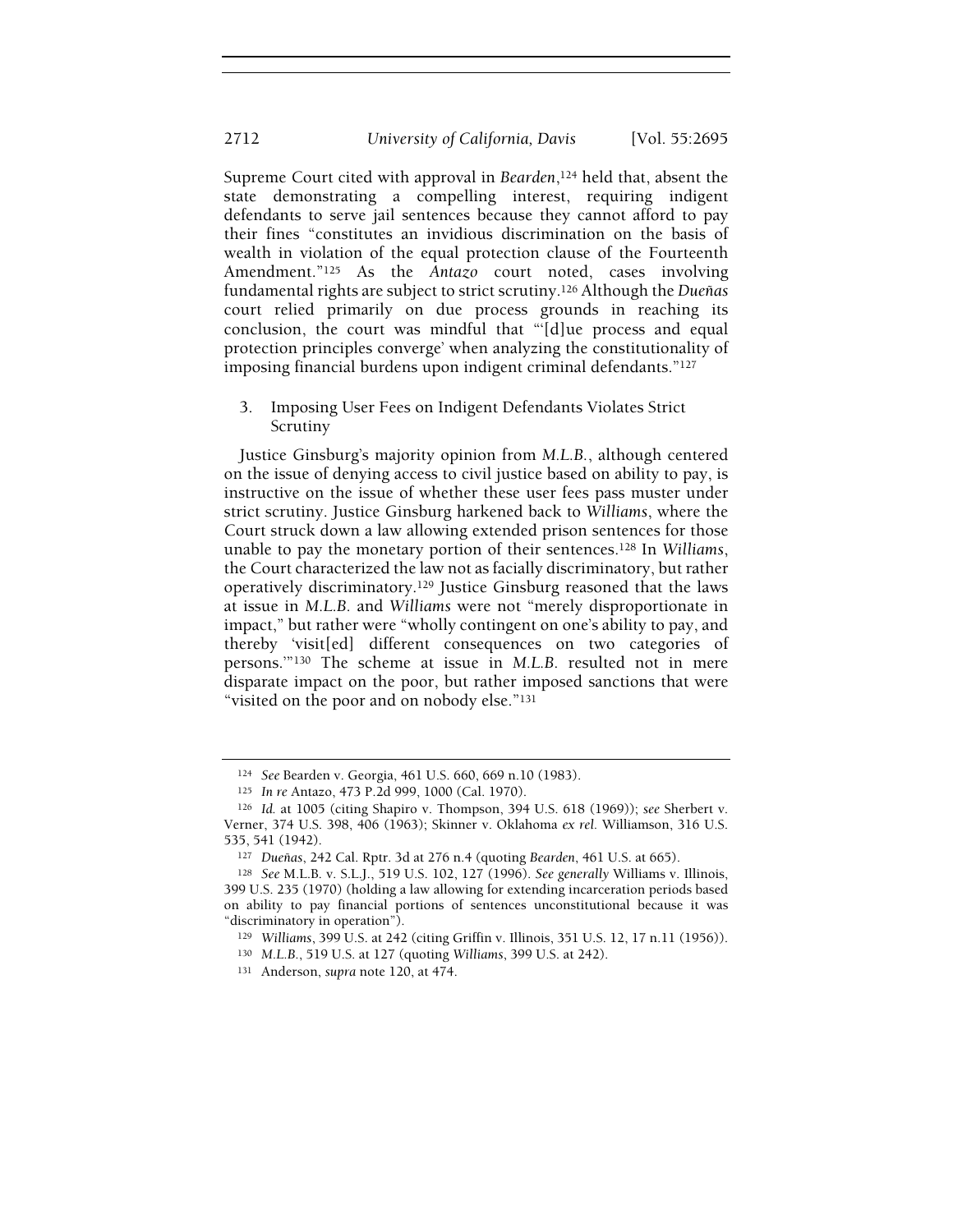The same analysis applies in the case of assessing court user fees against defendants once they are convicted. The user fees assessed against Velia Dueñas are routinely applied in criminal cases, as they are mandated by California law.132 Both statutes at issue in Dueñas mandate that enumerated fees "shall be imposed on every conviction for a criminal offense."133 On their face, neither law providing for the user fees assessed in Dueñas and other California cases is discriminatory, as the fees are mandatory and automatically assessed upon every criminal conviction.134 However, similar to the schemes in Griffin, Williams, and M.L.B., these statutes impose sanctions that "visit[] different consequences on two categories of persons."135 While solvent defendants are able to pay these fees relatively painlessly, indigent defendants become embroiled in criminal debt collection schemes that can impact the most intimate and important aspects of their life.<sup>136</sup>

Further, under strict scrutiny, a discriminatory classification system that burdens a fundamental right may only be upheld if the classification is narrowly tailored to further a compelling governmental interest.137 Generally, challenged classifications are narrowly tailored if there are no other less intrusive means of accomplishing the state's purpose.138 In the case of user fees, while the state's interest in funding its courts is compelling, the funding mechanisms are not narrowly tailored to meet this interest.<sup>139</sup> The statutes at issue in Dueñas mandate imposition of the enumerated fees upon all criminal convictions, and

<sup>136</sup> See People v. Son, 262 Cal. Rptr. 3d 824, 830 (Ct. App. 2020) (describing the snowballing effects of criminal debt, including possible loss of access to credit, harm to employment and housing prospects, early termination of probation, etc.).

<sup>137</sup> See, e.g., Grutter v. Bollinger, 539 U.S. 306, 333 (2003) (holding that when states draw racial distinctions which are considered to further a compelling governmental interest, "the means chosen to accomplish the government's asserted purpose must be specifically and narrowly framed to accomplish that purpose"); see also Randal S. Jeffrey, Equal Protection in State Courts: The New Economic Equality Rights, 17 LAW & INEQUALITY 239, 247-48 (1999); John Marquez Lundin, Making Equal Protection Analysis Make Sense, 49 SYRACUSE L. REV. 1191, 1230 (1999).

<sup>138</sup> See, e.g., Wygant v. Jackson Bd. of Educ., 476 U.S. 267, 283-84 (1986) (holding the school board's decision to adopt a layoff plan as a means of achieving diversity hiring goals was not sufficiently narrowly tailored because there were other, less intrusive, means available).

<sup>139</sup> Son, 262 Cal. Rptr. 3d at 841.

<sup>132</sup> See CAL. GOV'T CODE § 70373 (2022); CAL. PENAL CODE § 1465.8 (2022); Dueñas, 242 Cal. Rptr 3d at 272.

<sup>133</sup> GOV'T § 70373; PENAL § 1465.8.

<sup>134</sup> GOV'T § 70373; PENAL § 1465.8.

<sup>135</sup> Williams v. Illinois, 399 U.S. 235, 242 (1970); M.L.B., 519 U.S. at 127; Griffin v. Illinois, 351 U.S. 12, 18 (1956).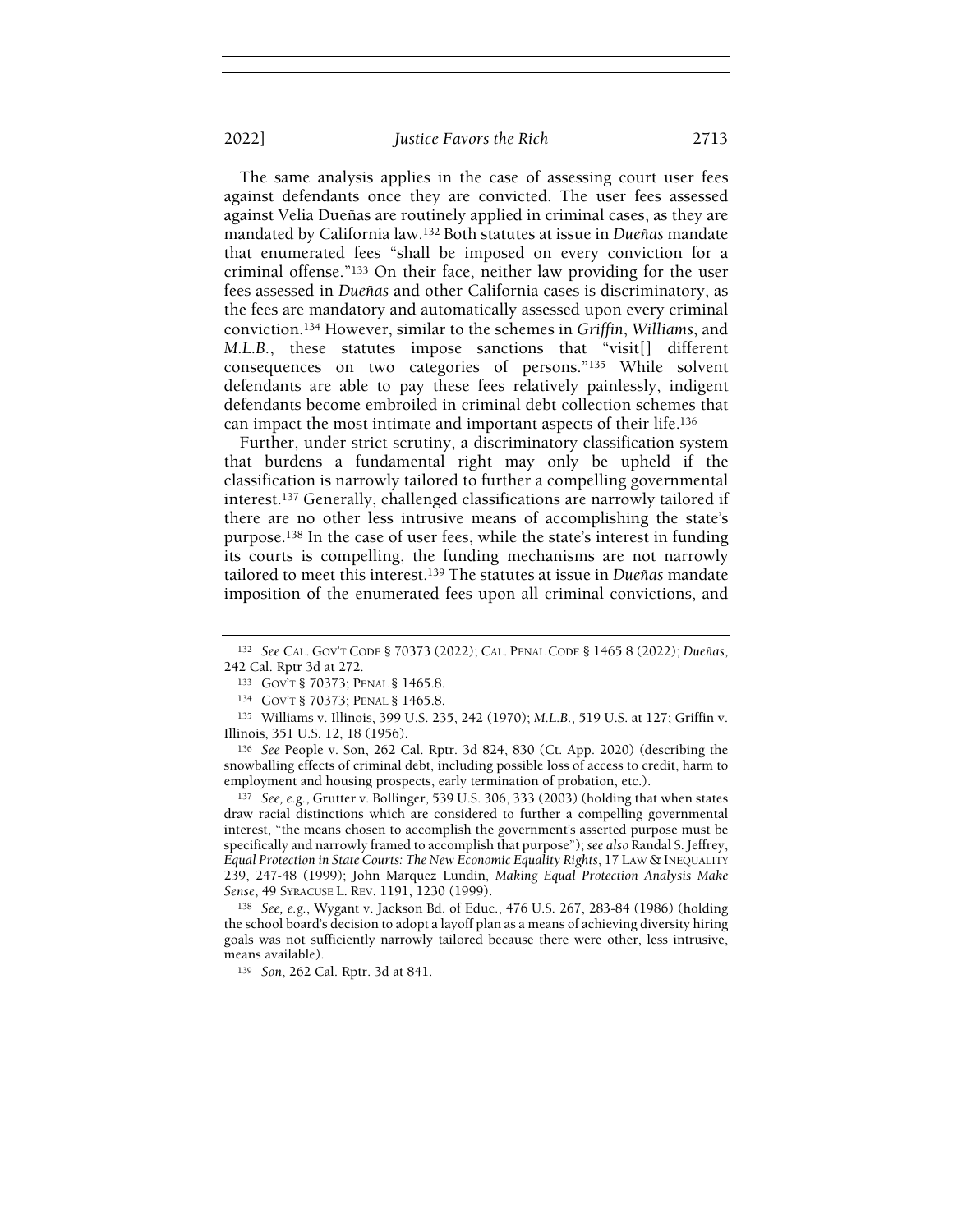they do not contain provisions outlining consideration of an individual's ability to pay the fees.<sup>140</sup> There are, plainly, narrower means available, including assessing the individual defendant's ability to pay.141 The California Legislature has seemingly acknowledged that these less intrusive means are possible and even desirable, as the Legislature allowed for ability-to-pay considerations in similar statutes related to civil proceedings.<sup>142</sup>

The vast difference in consequences invited by user fees is apparent in Velia Dueñas's life. As the Second District explained, "the only reason Dueñas cannot pay the fines and fees is her poverty."143 The court explained Dueñas's criminal history, showing it was defined entirely by her inability to pay fines and fees assessed following convictions she received as a juvenile.144 As a result of these fines and fees, Dueñas's license was suspended, and she was unable to have her license reinstated because of her inability to pay those debts.145 Over the next several years, Dueñas received multiple convictions for driving with a suspended license and had to spend countless days in jail for her continued inability to pay the fees.146 As the Dueñas court noted, "[t]hese additional, potentially devastating consequences suffered only by indigent persons in effect transform a funding mechanism for the courts into additional punishment for a criminal conviction for those unable to pay."<sup>147</sup>

<sup>140</sup> See CAL. GOV'T CODE § 70373 (2022); CAL. PENAL CODE § 1465.8 (2022).

<sup>141</sup> See Son, 262 Cal. Rptr. 3d at 841; People v. Dueñas, 242 Cal. Rptr. 3d 268, 276 (2019).

<sup>142</sup> See CAL. GOV'T CODE § 68086(b) (2022) (stating that a litigant who has their initial court filing fees waived because of lack of financial resources pursuant to Government Code section 68631 is also entitled to waivers of the fees associated with the attendance of a court reporter at trial); Jameson v. Desta, 420 P.3d 746, 764 (Cal. 2018) (holding that "under California law when a litigant in a judicial proceeding has qualified for in forma pauperis status, a court may not consign the indigent litigant to a costly private alternative procedure that the litigant cannot afford").

<sup>143</sup> Dueñas, 242 Cal. Rptr. 3d at 270.

<sup>144</sup> Id. at 271.

<sup>145</sup> Id.

<sup>146</sup> Id.

<sup>147</sup> Id. at 277.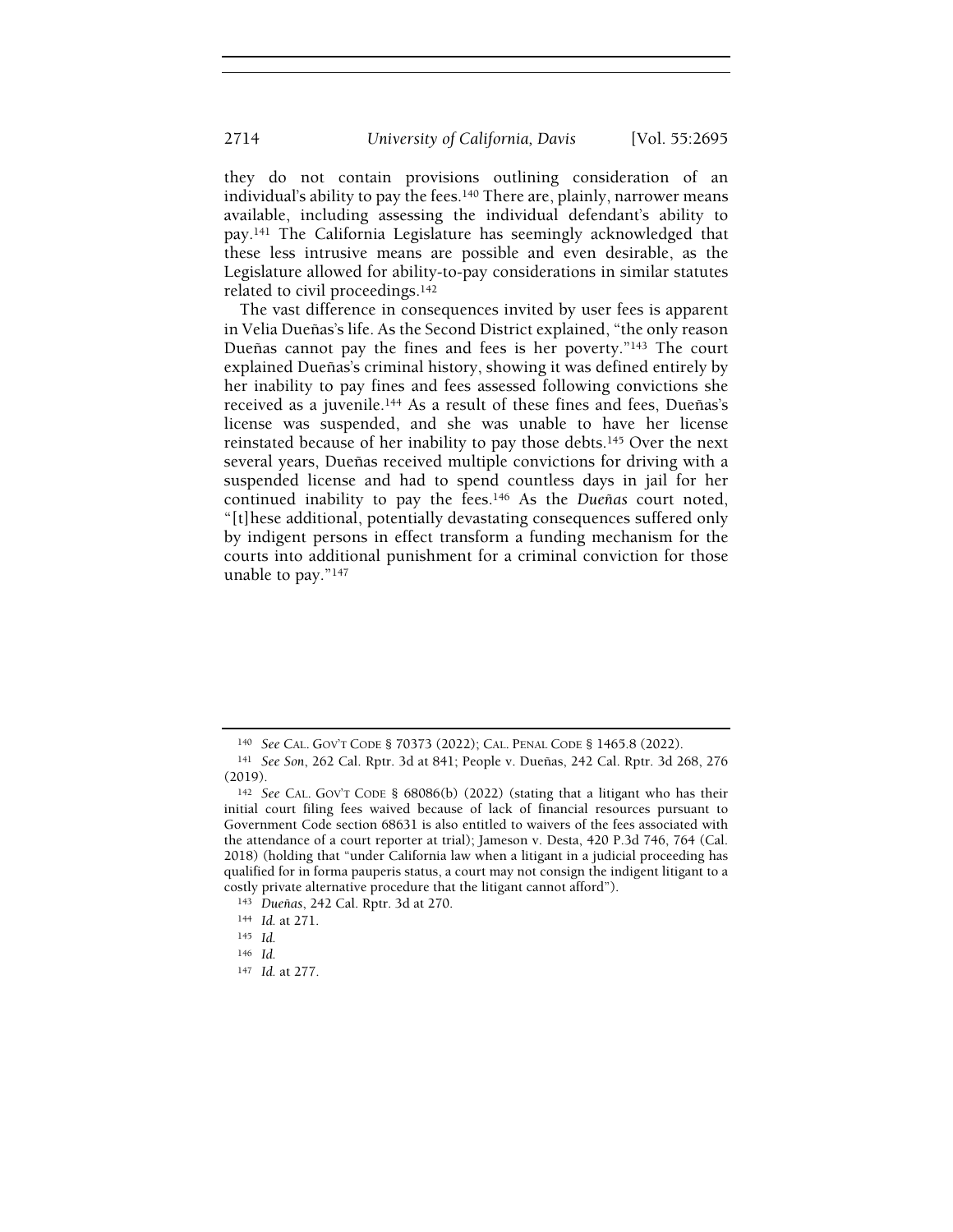## B. Although These Fees Are Assessed After the Defendant Is Convicted, Assessing These Fines Without Regard for the Defendant's Ability to Pay Violates Griffin

Griffin concerned schemes whereby courts assess fines on defendants seeking to move forward with their appeals.<sup>148</sup> The Court determined that these fees violate the Due Process and Equal Protection Clauses because they functionally deprive indigent defendants of their fundamental right to access the courts.<sup>149</sup> Griffin's general analysis also applies to the issue at hand: assessing user fees after a criminal defendant has used the court. The analysis set forth by California's Fifth District Court of Appeal in People v. Son demonstrates this application.<sup>150</sup>

Joseph Son, already serving a life sentence, was convicted of voluntary manslaughter.151 Following his conviction, the court imposed a \$30 court facilities assessment and a \$40 court operations assessment.<sup>152</sup> Son cited Dueñas in his appeal and argued that imposition of these user fees and restitution without first holding a hearing on his ability to pay violated due process and equal protection.153 The Fifth District Court of Appeal agreed with Son and declared that "the nonpunitive court facilities and court operations assessments may not be imposed on a defendant who is unable to pay" because "the scheme fails strict scrutiny."<sup>154</sup>

The Son court reasoned that the transcript fees charged in Griffin were effectively user fees and therefore functionally no different from the administrative fees charged to defendants like Son to cover the costs of court administration.155 Like the fees charged against Son and Dueñas,

<sup>148</sup> Griffin v. Illinois, 351 U.S. 12, 19 (1956).

<sup>149</sup> See id.

<sup>150</sup> People v. Son, 262 Cal. Rptr. 3d 824, 834 (Ct. App. 2020) (holding the imposition of court-assessed user fees after conviction but without first ascertaining the defendant's ability to pay violates the fundamental right to access the courts established in Griffin).

<sup>151</sup> Id. at 829.

<sup>152</sup> Id. at 830. Son was also ordered to pay \$280 in restitution. Id.

<sup>153</sup> Id.

<sup>154</sup> Id. at 845. While the Son court agreed with Dueñas's analysis of the user fees, the Fifth District disagreed with the Dueñas court's analysis of restitution fines. Finding that these fines are punitive in nature, the Son court reasoned that any distinction made between those who can and cannot afford to pay the restitution fines are not subject to strict scrutiny. Because imposing these fines without regard for ability to pay is rationally related to the State's interest in punishment, failure to hold an ability-to-pay hearing prior to the imposition of restitution does not violate the Constitution. Id. at 845.

<sup>155</sup> See id. at 836.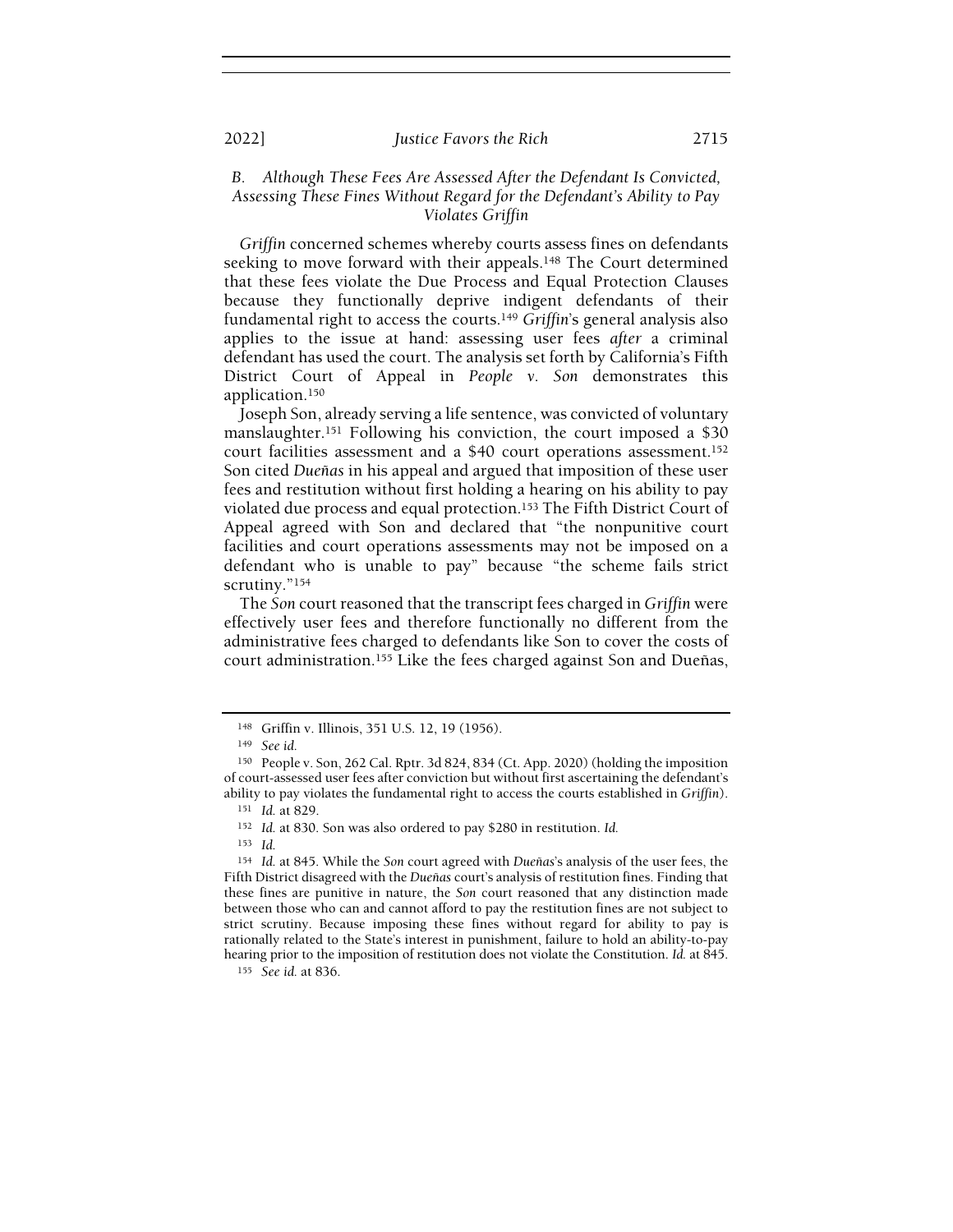the transcript fee in Griffin was not punitive in nature or purpose.<sup>156</sup> However, the fundamental difference between the transcript fees in Griffin and the user fees in Son and Dueñas is that the transcript fee in Griffin imposed an impediment to moving forward with litigation, while court user fees are charged after the conclusion of the litigation.<sup>157</sup> Instead of blocking appeals through imposing unpayable fines, the California user fee scheme saddles defendants with what the Son court referred to as an "unpayable debt burden."<sup>158</sup>

There is, however, disagreement among the California appellate courts on this issue. Dissenting courts and judges reason that because these fees are assessed after the defendant has had an opportunity to defend the merits of their case and do not impede them from pursuing appeals, they do not deny access to the courts.159 Those espousing this view argue that the cases involving financial barriers to court access focus on barriers that prevent litigants from litigating the merits of their case.160 In the case of the user fees challenged in cases like Dueñas, however, the fees are imposed after conviction and during sentencing and do not impact the defendant's ability to file an appeal.161 Therefore, according to the argument, these fees do not deprive anyone of their fundamental rights on the basis of their indigence, because the fees are imposed after the individual has had the opportunity to defend their rights and do not bar future action.<sup>162</sup>

The Son court was unpersuaded by this kind of argument and reasoned, "[t]he fact that the differential burden on access is of a different kind here — a higher price in the form of a web of counterproductive hardships, rather than a lock on the door — does not make it constitutional."163 To further illustrate this point, the court

<sup>156</sup> See CAL. GOV'T CODE § 70373 (2022); CAL. PENAL CODE § 1465.8 (2022); Son, 262 Cal. Rptr. 3d at 836; People v. Dueñas, 242 Cal. Rptr. 3d 268, 272 (Ct. App. 2019).

<sup>157</sup> Son, 262 Cal. Rptr.3d at 836.

<sup>158</sup> See id.

<sup>159</sup> See, e.g., People v. Hicks, 253 Cal. Rptr. 3d 116, 120 (Ct. App. 2019) (disagreeing with Dueñas and holding court-imposed user fees do not deny a due process right to access the courts); People v. Gutierrez, 247 Cal. Rptr. 3d 850, 866 (Ct. App. 2019) (Benke, J., concurring) (holding the impositions of assessments and fines on defendants is not "an issue of access to our courts or justice system"); People v. Santos, 251 Cal. Rptr. 3d 483, 493 (Ct. App. 2019) (Elia, J., dissenting) (holding "Dueñas did not involve fines or fees required to be paid in order to access judicial processes.").

<sup>160</sup> See Hicks, 253 Cal. Rptr. 3d at 120 (citing Jameson v. Desta, 420 P.3d 746, 755 (Cal. 2018)).

<sup>161</sup> See id.

<sup>162</sup> See id.

<sup>163</sup> Son, 262 Cal. Rptr. 3d at 837.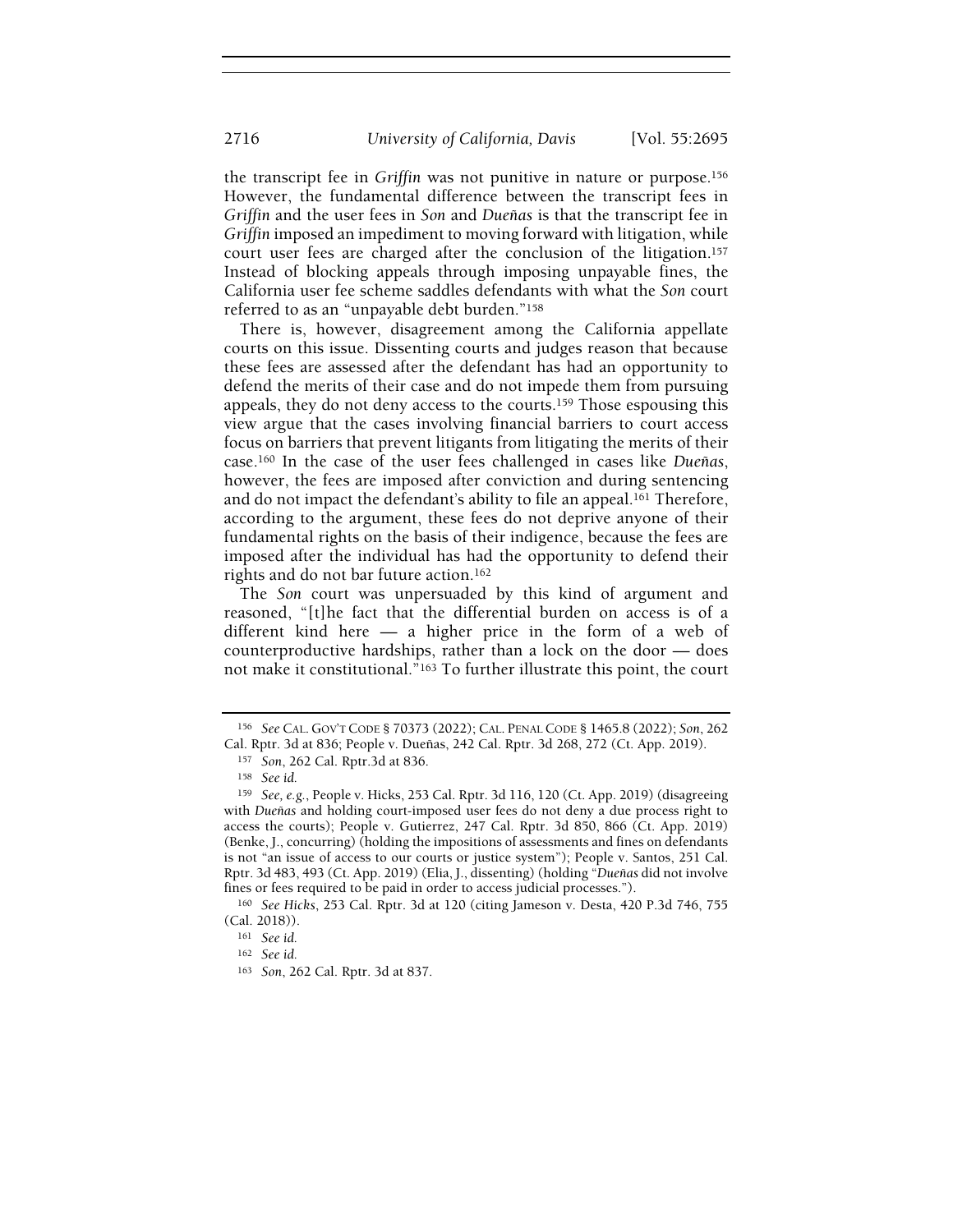remarked it was "very improbable that in Griffin, the state could have cured its violation by charging for trial transcripts after the appeal was over rather than before it began, and converting the charge to a debt for those unable to pay."<sup>164</sup>

Further, as the Son court reasoned, Griffin and its progeny represent the Court's deliberate decision to "somewhat remove the issue of access to the criminal courts from the influence of individuals' relative success or failure as participants in a market economy."165 While the Court has never completely removed that influence from the justice system, the case law has been focused on "establishing limits beyond which the influence of criminal defendants' financial condition must not extend."166 For example, while solvent defendants may choose to hire expensive private defense attorneys with smaller caseloads than public defenders, indigent defendants may not be denied effective assistance of counsel on the basis of their indigence.<sup>167</sup>

While the Son court argued Griffin's holding would be unaffected if the state imposed the fees after Griffin and Crenshaw had the chance to bring their appeals, this temporal shift would appear to pass muster under the Hicks court's holding.168 However, Griffin and Crenshaw's access to the appeals process certainly would have been impacted if the fees were to be assessed after the conclusion of their appeals, as they would not be able to freely choose to exercise their state-granted right to appeal without having to consider their ability to pay inevitable fees.

Further, in the case of user fees, we are talking about something more basic than what was at issue in Griffin: the price of admission into the court system at all.<sup>169</sup>

Although the Hicks court also acknowledged that these court-assessed fees could lay traps for the poor, it rejected the argument that these are constitutional concerns, instead laying the responsibility on the legislature.170 However, the Hicks court's concerns over potential lost revenue due to courts considering a defendant's ability to pay is

<sup>164</sup> Id.

<sup>165</sup> Id. at 839.

<sup>166</sup> Id.

<sup>167</sup> Id.; see also Strickland v. Washington, 466 U.S. 668, 686 (1984); Gideon v. Wainwright, 372 U.S. 335, 344 (1963) (holding the right to defense counsel is fundamental in the criminal context, and therefore that indigent defendants must be afforded free representation).

<sup>168</sup> See People v. Hicks, 253 Cal. Rptr. 3d 116, 120 (Ct. App. 2019) (holding user fees do not generate a constitutional problem because they are assessed after the defendant has had their time in court).

<sup>169</sup> See Son, 262 Cal. Rptr. 3d at 840.

<sup>170</sup> See Hicks, 253 Cal. Rptr. 3d at 123.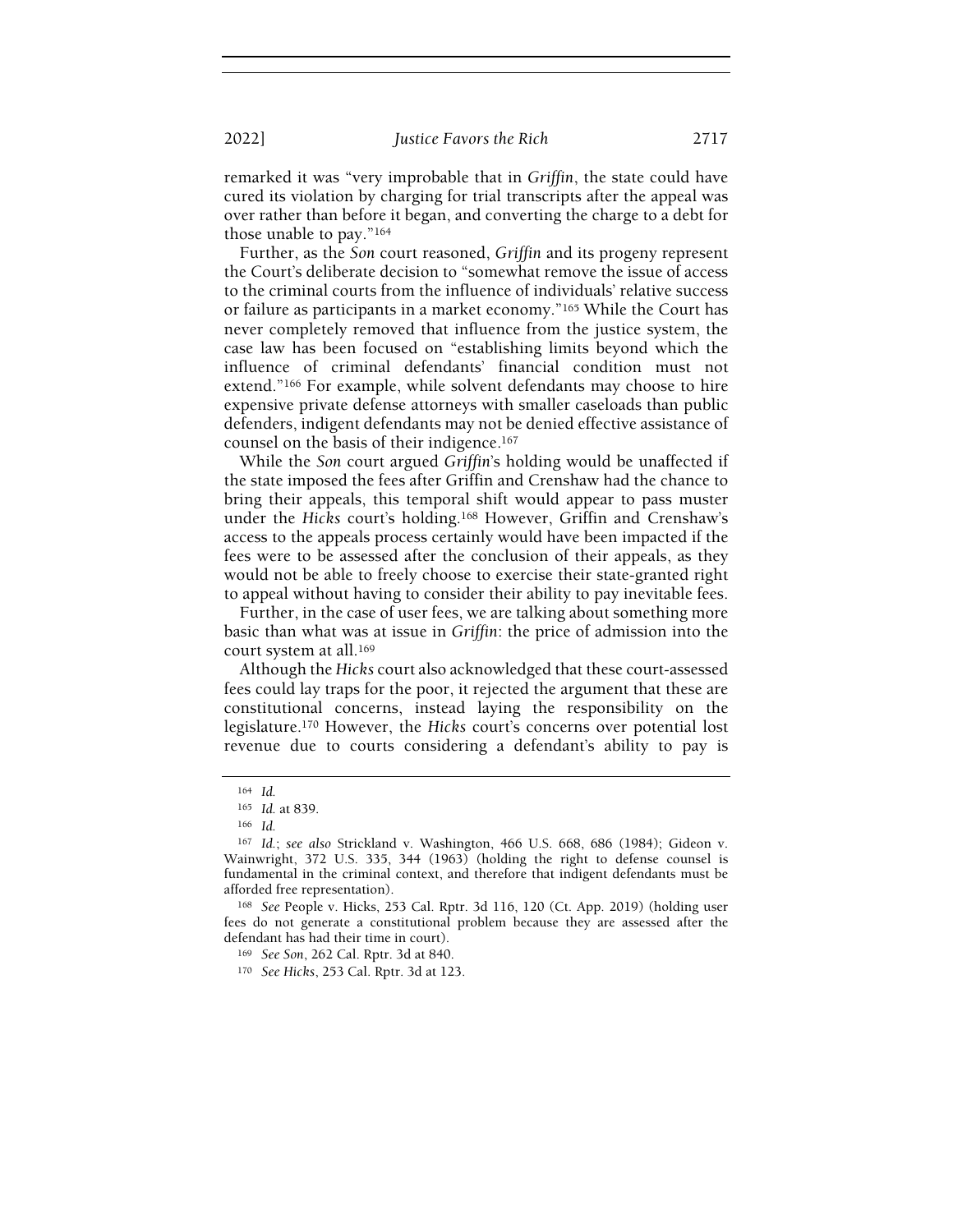misplaced, as defendants who cannot afford to pay the fees will not be able to contribute to the fund in the first place.<sup>171</sup> The effect of abilityto-pay hearings would be simply to remove the obligations from those who could not meet them.172 It therefore is clear that these user fees do not advance the states' interests in funding the operation of the courts, as these fees often go unpaid by those who cannot afford to meet the obligations.

## C. User Fees, When Assessed Upon Indigent Defendants, Do Not Further the State's Interests in Recouping the Costs Associated with Court Administration

The Dueñas case is but one of thousands of examples of indigent defendants who get trapped in a cycle of incarceration brought on by their inability to pay court fees.173 Following the killing of Michael Brown by a Ferguson police officer, the United States Department of Justice opened an investigation into the Ferguson Police Department.<sup>174</sup> The Justice Department found the Ferguson municipal court, which handles the majority of cases from the Ferguson Police Department, "does so not with the primary goal of administering justice or protecting the rights of the accused, but of maximizing revenue."175 The report outlined several specific examples of individuals whose lives were upended as a result of their convictions for relatively minor violations resulting in hundreds of dollars in court debt.<sup>176</sup>

Those most likely to be arrested and go through the criminal process are poor and are disproportionately persons of color and more likely to suffer from addiction or mental illness.<sup>177</sup> Additionally, court fees are regressive payments that impact the poor in significantly harsher

<sup>171</sup> See People v. Belloso, 255 Cal. Rptr. 3d 640, 650 (Ct. App. 2019).

<sup>172</sup> See infra Part II.C.

<sup>173</sup> See People v. Dueñas, 242 Cal. Rptr. 3d 268, 270-73 (Ct. App. 2019) (detailing Dueñas's criminal history snowballing from a misdemeanor conviction for driving on a suspended license, for which she could not afford to pay the fees and costs of renewing her license).

<sup>174</sup> Mark Berman & Wesley Lowery, The 12 Key Highlights from the DOJ's Scathing Ferguson Report, WASH. POST (Mar. 4, 2015, 12:11 PM), https://www.washingtonpost. com/news/post-nation/wp/2015/03/04/the-12-key-highlights-from-the-dojs-scathingferguson-report/ [https://perma.cc/H6RZ-2XC8].

<sup>175</sup> C.R. DIV., U.S. DEP'T OF JUST., INVESTIGATION OF THE FERGUSON POLICE DEPARTMENT 42 (2015) [hereinafter INVESTIGATION OF THE FERGUSON POLICE DEPARTMENT].

<sup>176</sup> See id.

<sup>177</sup> Shapiro, supra note 16.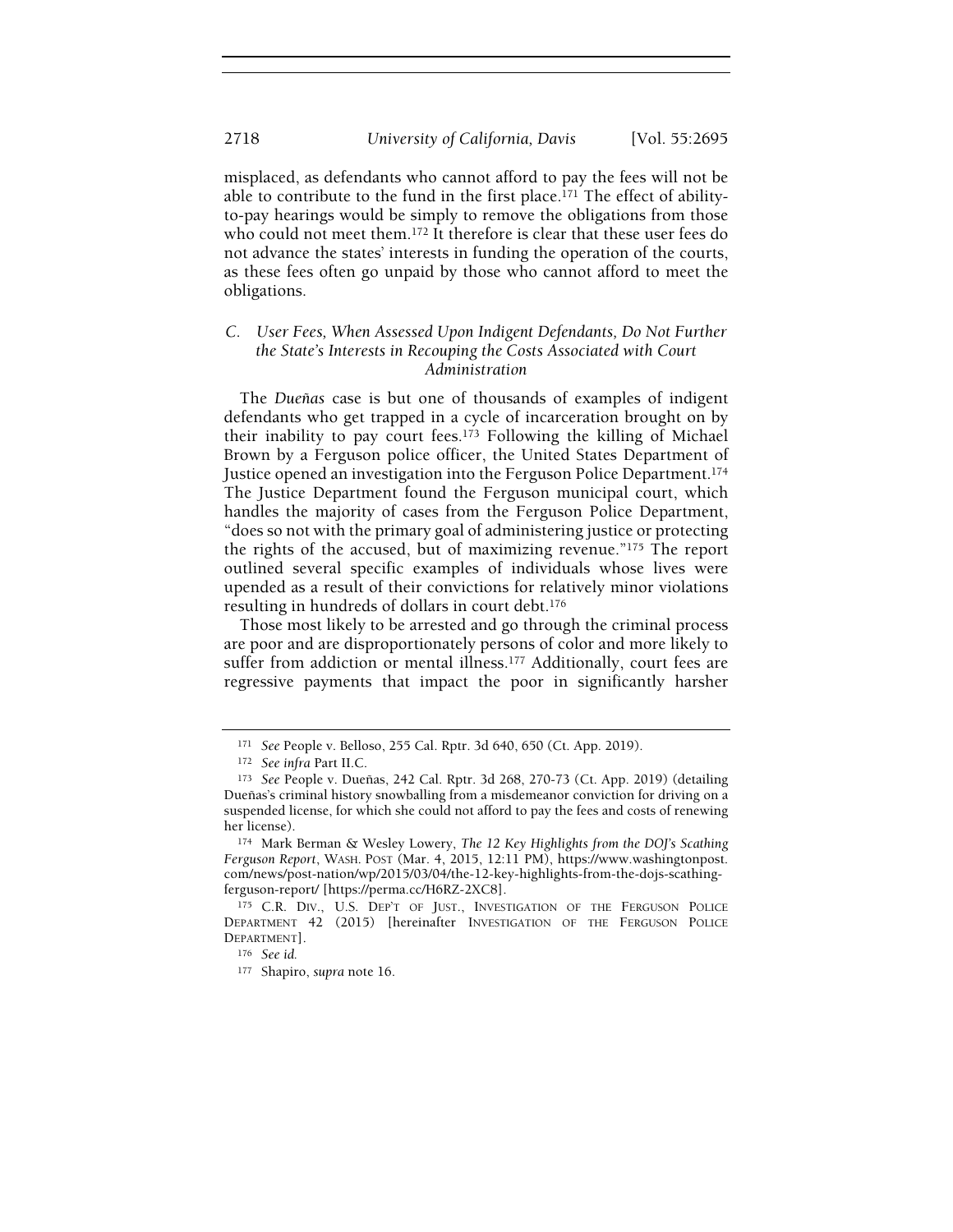ways.178 These fees force indigent defendants to make the difficult choice between paying off their debt burdens and making other necessary purchases.179 And as Dueñas illustrates, these fees can snowball into a cycle of further incarceration and court debt.180 All of these considerations informed the Dueñas court, which led it to hold that trial courts are obligated to conduct ability-to-pay hearings prior to assessing fees.<sup>181</sup>

The Hicks court expressed concern that refusing to impose these fees could jeopardize the continued operation of the courts.182 However, these fees often go uncollected, and the costs of running these collection programs can exceed the revenue raised through collection.<sup>183</sup> Therefore, requiring ability-to-pay hearings would likely have a minimal impact on court revenues, as the population that would be released from obligations would be those unable to meet them in the first place. As such, the Hicks court's concerns are misplaced. Assessing an individual's ability to pay user fees would not jeopardize the administration of the court system in any significant way. Doing so may in fact assist the courts in their goal to act as the arbiters of justice and maintain public trust, as it would help to alleviate some of the distrust of the courts and criminal justice system in poor and marginalized communities.<sup>184</sup>

<sup>178</sup> See COUNCIL OF ECON. ADVISERS, supra note 23, at 3-4.

<sup>179</sup> Id. at 4.

<sup>180</sup> People v. Dueñas, 242 Cal. Rptr. 3d 268, 273 (Ct. App. 2019).

<sup>181</sup> Id.

<sup>182</sup> People v. Hicks, 253 Cal. Rptr. 3d 116, 122 (Ct. App. 2019).

<sup>183</sup> See COUNCIL OF ECON. ADVISERS, supra note 23, at 4-5.

<sup>184</sup> See, e.g., INVESTIGATION OF THE FERGUSON POLICE DEPARTMENT, supra note 175, at 42 (describing the Ferguson municipal court system as having the goal of maximizing revenues, rather than administering equal justice to all); see also Alicia Bannon, Mitali Nagrecha & Rebekah Diller, Criminal Justice Debt: A Barrier to Reentry, BRENNAN CTR. FOR JUST. 1, 2 (Oct. 4, 2010), https://www.brennancenter.org/sites/default/files/legacy/ Fees%20and%20Fines%20FINAL.pdf [https://perma.cc/53MX-CAHZ] ("Overdependence on fee revenue compromises the traditional functions of courts and correctional agencies."). The Department of Justice's investigative report on the Ferguson Police Department describes some of the distrust poor citizens feel towards the court system. The report explains that many individuals fear that if they show up to court, despite being unable to immediately pay their court debts, they will be remanded into custody and held in jail. INVESTIGATION OF THE FERGUSON POLICE DEPARTMENT, supra note 175, at 48. Because of this distrust in the court, many people fail to appear at their court hearings. Id.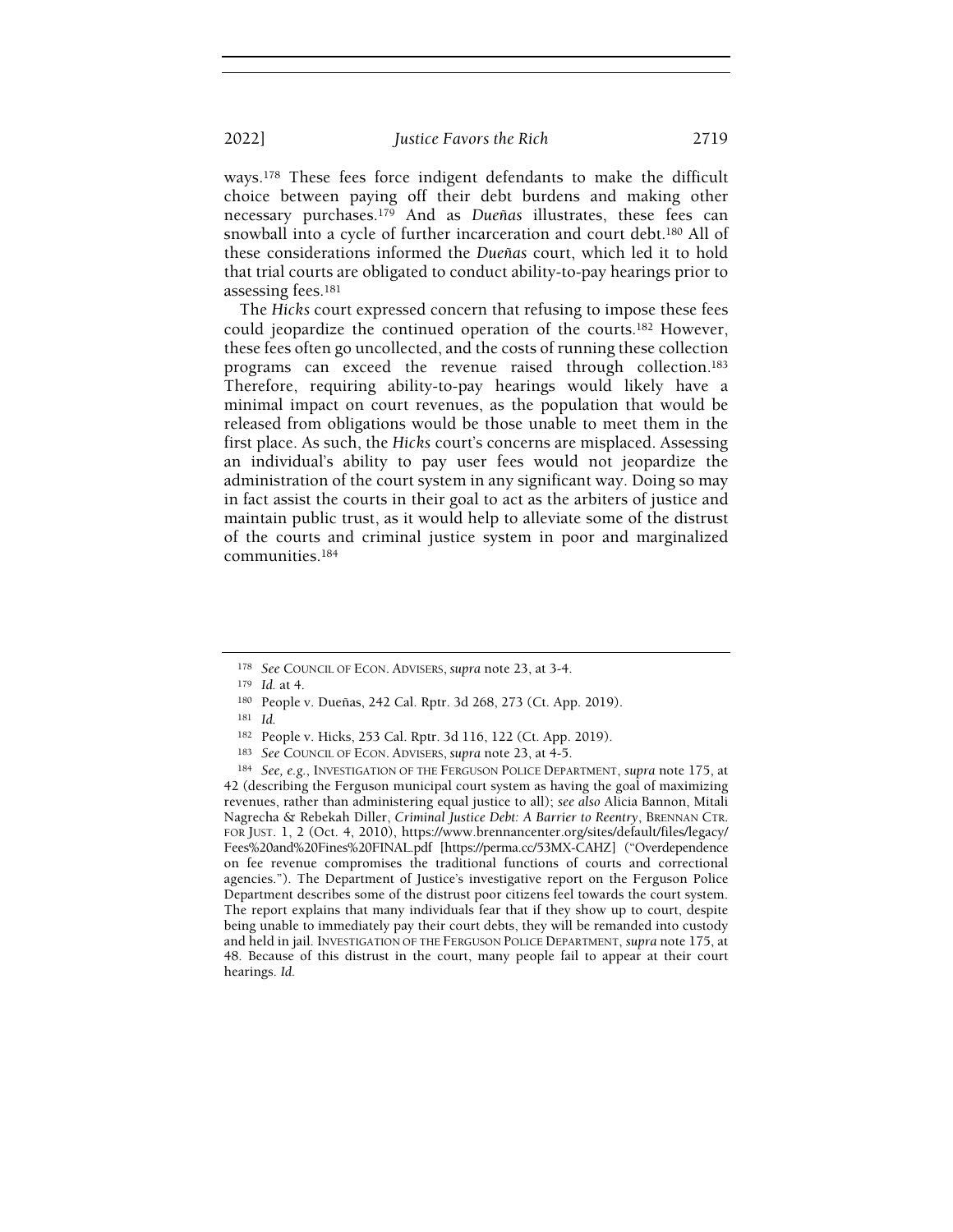## III. TRIAL COURTS SHOULD BE REQUIRED TO HOLD ABILITY TO PAY HEARINGS PRIOR TO ASSESSING USER FEES AGAINST CRIMINAL **DEFENDANTS**

The Dueñas court rightly determined that requiring ability-to-pay hearings before assessing user fees on indigent defendants would satisfy the due process concerns raised in the case.185 Requiring ability-to-pay hearings would help to more appropriately tailor these user fee schemes and bring them in line with the demands of strict scrutiny.<sup>186</sup> Additionally, these hearings would lessen the differential impact of user fees upon indigent defendants.187 Holding hearings on a defendant's ability to pay user fees would lessen the likelihood that indigent defendants suffer from the "web of consequences of being a delinquent debtor."188 There remain, however, open questions about how to define an "ability to pay."<sup>189</sup>

Although Dueñas represents a step in the right direction, it fails to set out guidelines for determining ability to pay and therefore is an imperfect solution.190 Following the Supreme Court's ruling in Bearden, many state legislatures moved to codify ability-to-pay determinations in

<sup>&</sup>lt;sup>185</sup> See Dueñas, 242 Cal. Rptr. 3d at 276 ("Under the Griffin-Antazo-Bearden analysis, the assessment provisions of Government Code section 70373 and Penal Code section 1465.8, if imposed without a determination that the defendant is able to pay, are thus fundamentally unfair; imposing these assessments upon indigent defendants without a determination that they have the present ability to pay violates due process under both the United States Constitution and the California Constitution."); see also People v. Son, 262 Cal. Rptr. 3d 824, 841 (Ct. App. 2020) (agreeing with Dueñas, and holding that "the laws requiring the imposition of the court facilities and court operations assessments without regard to a defendant's ability to pay fail strict scrutiny and violate the equal protection clause").

<sup>186</sup> See Son, 262 Cal. Rptr. 3d at 841 ("Given our conclusion that the Constitution prohibits imposition of the court operations and court facilities assessments on those who are unable to pay and would therefore suffer the consequences of delinquent debt from imposition of these assessments, it follows that, prior to imposing such assessments, courts must give defendants an opportunity to request an ability to pay hearing for purposes of showing they are in fact unable to pay these assessments.").

<sup>187</sup> Cf. M.L.B. v. S.L.J., 519 U.S. 102, 127 (1996) (citing Williams v. Illinois, 399 U.S. 235, 242 (1970)) (considering access to civil courts for indigent individuals); Anderson, supra note 120, at 443 (discussing fees and due process in the context of family law).

<sup>188</sup> See Son, 262 Cal. Rptr. 3d at 830.

<sup>189</sup> See, e.g., Sup. Ct. of California, supra note 78 (noting that in People v. Kopp, 250 Cal. Rptr. 3d 852 (Ct. App. 2019), appeal docketed, S257844 (Cal. Sept. 5, 2019), the Supreme Court would be deciding whether ability to pay hearings are constitutionally required and, if so, who bears the burden of proving whether the defendant has the ability to pay).

<sup>190</sup> See Dueñas, 242 Cal. Rptr. 3d at 273.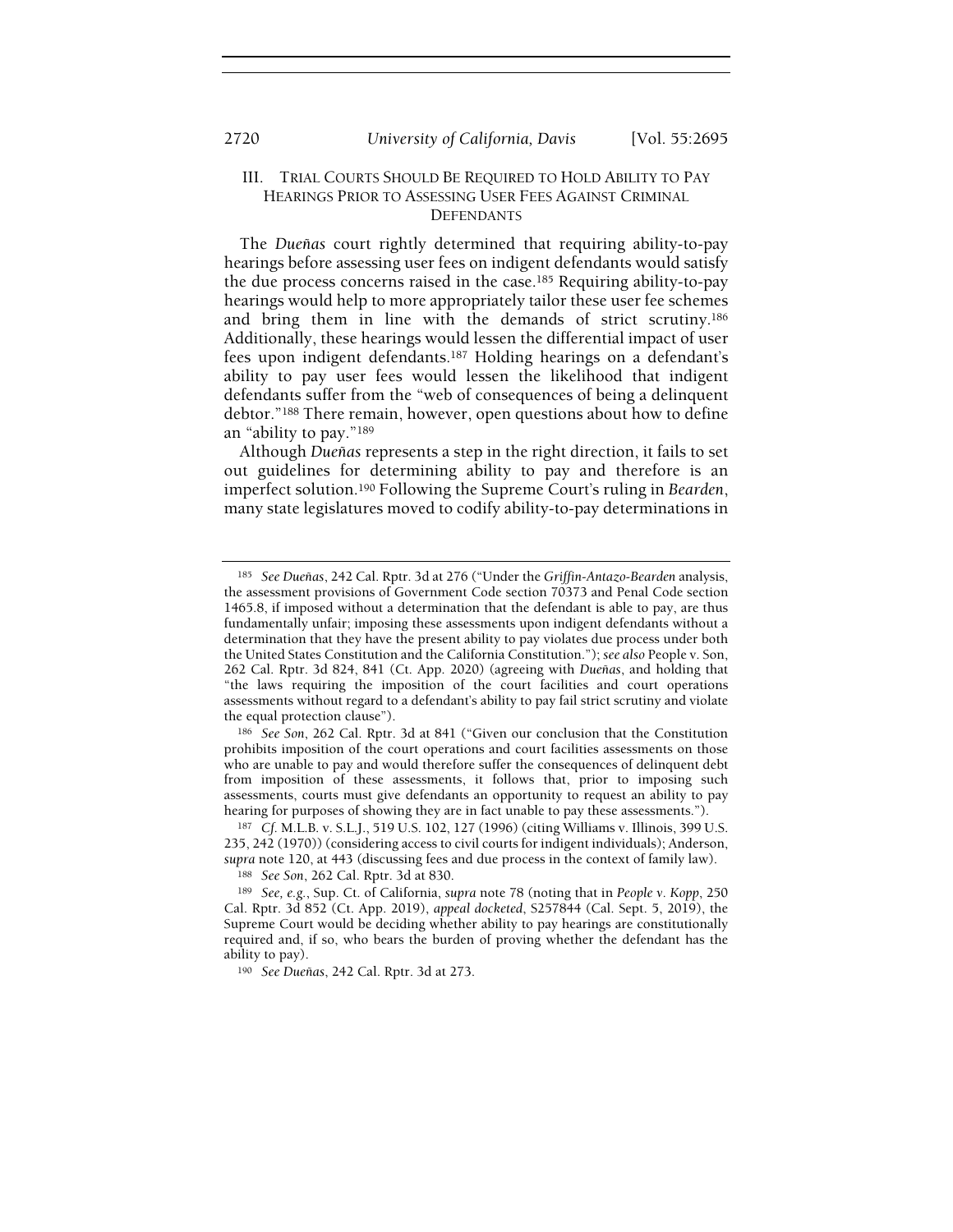their statutes.191 These states have adopted widely varying standards for determining a defendant's ability to pay, including assessing whether the defendant collects public assistance, has recently been incarcerated, or owns property.192 While many states have particularly searching standards, others rely on under-inclusive definitions.193 Additionally, affording such a high degree of judicial discretion leads to vastly varying standards across jurisdictions.194 Without further guidance and clearer definitions, these ability-to-pay hearings will continue to be held and determined on arbitrary grounds.

#### A. Comparing Approaches Across States

While many states have adopted statutes that allow for a consideration of a defendant's ability to pay, state responses and definitions of "ability to pay" vary widely.<sup>195</sup> To alleviate these concerns and further guarantee the fundamental right of access to the courts to all defendants, regardless of their financial status, states should adopt laws and courts should adopt practices that more specifically define what it means to be able to pay user fees. It is therefore useful to survey these varying approaches in search of a more universal solution. In the subsequent Sections, this Note analyzes the ability-to-pay standards in three states with some of the most searching review processes in the country: Washington, Colorado, and Pennsylvania. The standards set forth in these states provide a useful model for how to set effective statutory guidelines across jurisdictions.

<sup>191</sup> Theresa Zhen, (Color)blind Reform: How Ability-to-pay Determinations are Inadequate to Transform a Racialized System of Penal Debt, 43 N.Y.U. REV. L. & SOC. CHANGE 175, 201-02 (2019).

<sup>192</sup> See id. at 201. Some states conduct particularly invasive inquiries. For example, Alabama's statute allows courts to consider the defendant's ownership of "anything of value — land, house, boat, TV, stereo, jewelry." Id. at 202.

<sup>&</sup>lt;sup>193</sup> See id. at 203. For example, the majority of states have statutes that include a presumption of indigence when the defendant receives public assistance. However, this definition only covers the most extreme cases of poverty, and would not apply to the working poor and those defendants who live on the margins. See id.

<sup>&</sup>lt;sup>194</sup> These varied interpretations are clear in California, as various appellate courts have disagreed on the standards for determining whether a defendant has the ability to pay. Compare Dueñas, 242 Cal. Rptr. 3d at 273 (holding that courts should be required to consider the defendant's present ability to pay prior to assessing user fees), with People v. Kopp, 250 Cal. Rptr. 3d 852, 893 (Ct. App. 2019) (agreeing with Dueñas in part, but disagreeing with Dueñas by holding that the court should not be limited by a defendant's present ability to pay, but rather may look at their wages while incarcerated).

<sup>195</sup> See Bannon et al., supra note 184, at 14.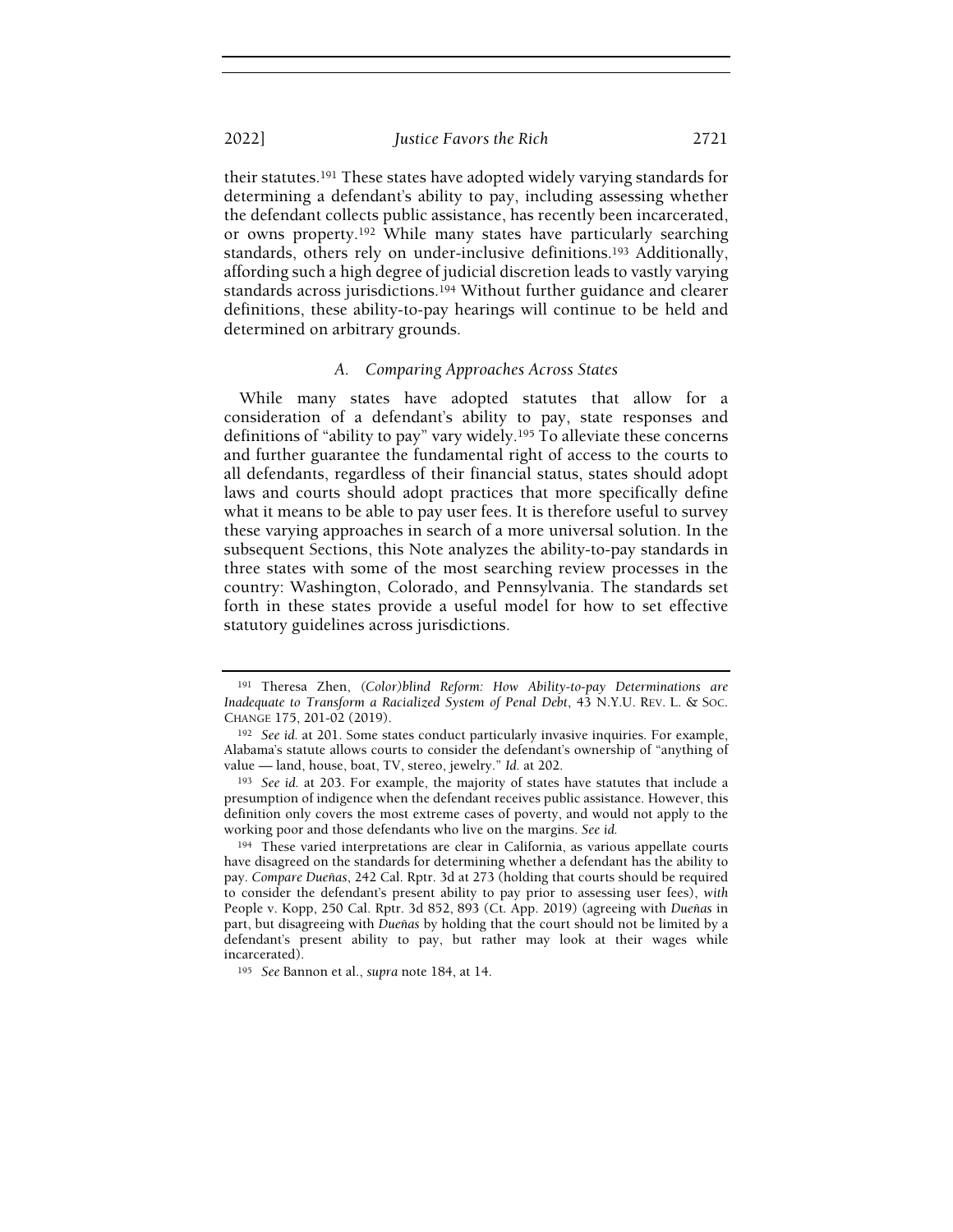2722 University of California, Davis [Vol. 55:2695

## 1. Washington

Washington law provides for user fees that may be assessed according to the judge's discretion.196 The law further prohibits the court from assessing any fees against a defendant deemed indigent.197 In 2015, the Washington Supreme Court held that trial courts must conduct abilityto-pay hearings prior to assessing such fees against defendants.<sup>198</sup> Noting both that the state's fee scheme poses "problematic consequences" and that the state cannot collect costs from those unable to pay, the Washington Supreme Court concluded that judges must make an individualized finding of ability to pay prior to imposing such fees.199 The court also noted that these fees are often assessed in a disparate manner — for example, Latino defendants and men face disproportionate assessment.<sup>200</sup>

In State v. Ramirez,201 the Washington Supreme Court elaborated on the requirements for an "adequate individualized inquiry before imposing [fees]."202 At the ability-to-pay hearing conducted in Ramirez's case, the judge asked only two questions, both of the state.<sup>203</sup> After asking no questions of the defense, the court found Ramirez had the ability to make payments and imposed the fees.204 In concluding that the trial court's inquiry was inadequate, the Supreme Court noted that the trial court did not inquire as to Ramirez's debts, nor other important factors, including his income, assets and other finances, monthly living expenses, and employment history.205 The Supreme

<sup>202</sup> Id. at 716.

<sup>196</sup> See WASH. REV. CODE § 10.01.160 (2018) (providing that courts "may require a defendant to pay costs," including those associated with pretrial supervision, deferred prosecution, jury fees, and serving warrants for failure to appear (emphasis added)).

<sup>197</sup> Id. Washington law provides that a person is indigent if, at the time of proceedings, they are on public assistance, are involuntarily committed to a state mental health facility, receive an income of 125 percent or less of the federal poverty level, or are unable to pay "any amount" of the costs of retaining counsel. WASH. REV. CODE § 10.101.010 (2011).

<sup>198</sup> See State v. Blazina, 344 P.3d 680, 685 (Wash. 2015).

<sup>199</sup> Id. at 684-85.

<sup>200</sup> Id. at 685.

<sup>201</sup> State v. Ramirez, 426 P.3d 714 (Wash. 2018).

<sup>203</sup> Id. at 716. The court first asked whether Ramirez could afford to pay the fees when not in jail, to which the state responded that he could. Id. The state further asserted that he could afford to pay the fees while in jail because he would be able to earn wages. Id. Second and finally, the court asked whether the state believed the fees should be imposed, which it did. Id.

<sup>204</sup> Id.

<sup>205</sup> Id. at 720. Regarding employment history, the court recommended trial courts look both at present employment as well as past work experience. Id. Further, the court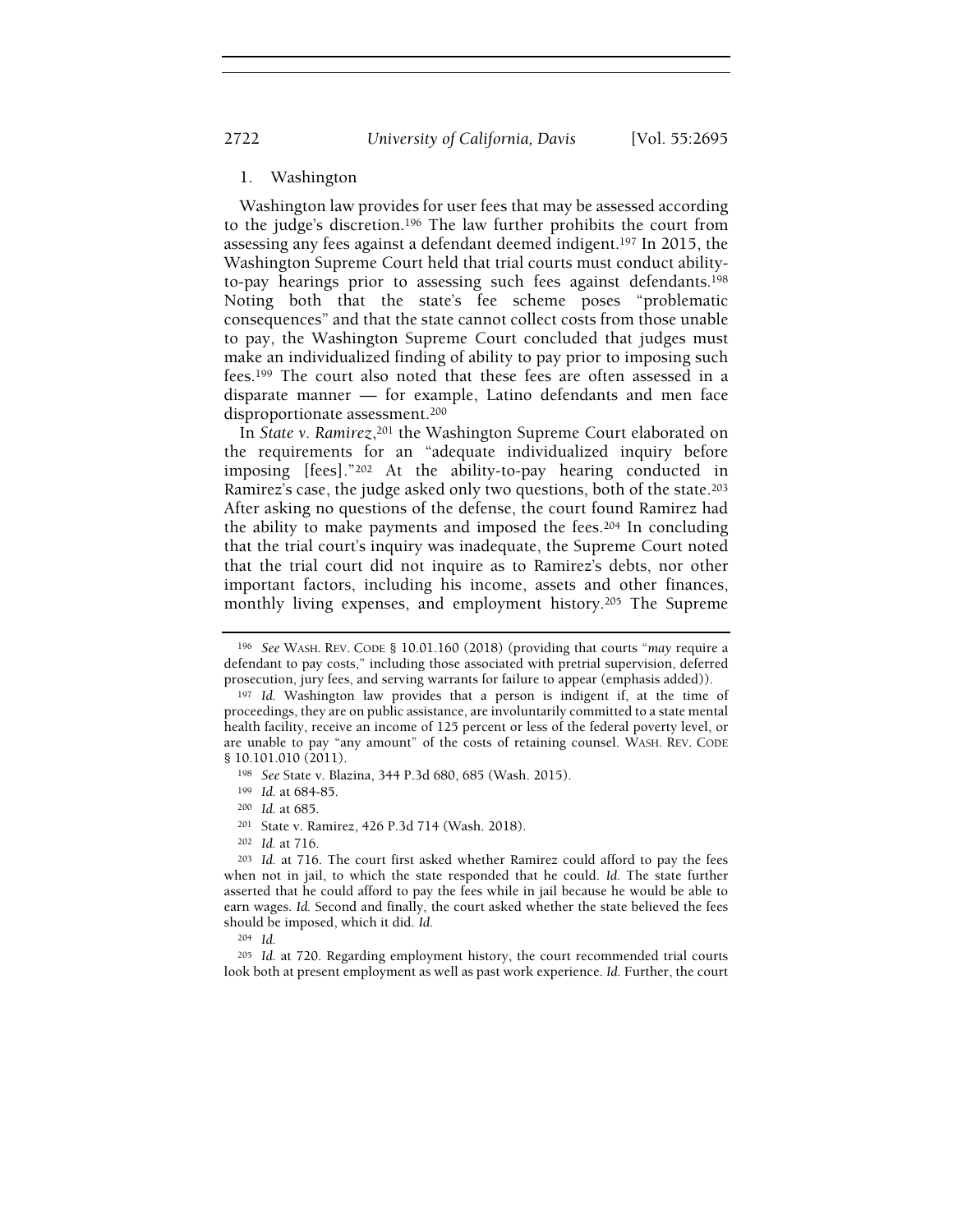Court further considered Ramirez's motion for indigence as a "reliable framework."206 The court concluded that, in order to satisfy the requirement of an individualized inquiry, the trial record must reflect that the court inquired as to all five of the aforementioned categories.<sup>207</sup>

#### 2. Colorado

Colorado law provides that defendants who are ordered to pay fees as a component of their conviction but lack the present ability to pay without undue hardship may not be jailed for failure to pay.208 The statute then goes on to define undue hardship, declaring "a defendant or a defendant's dependents are considered to suffer undue hardship if he, she, or they would be deprived of money needed for basic living necessities, such as food, shelter, clothing, necessary medical expenses, or child support."<sup>209</sup>

When determining whether a defendant or his dependents will suffer undue hardship, the statute mandates that the court shall consider the following: (1) whether the defendant is experiencing homelessness; (2) the defendant's present income, employment, and expenses; (3) the defendant's present debts and liabilities; (4) whether the defendant qualifies for and is receiving public assistance; (5) the "availability and convertibility, without undue hardship" of any of the defendant's real or personal property; (6) whether the defendant lives in public housing; (7) whether the defendant's family income is less than 200 hundred percent of the federal poverty line; and (8) "[a]ny other circumstances that would impair the defendant's ability to pay."210 Once a defendant presents evidence of his inability to pay, the burden shifts to the prosecution to show the defendant is in fact able to pay.<sup>211</sup>

#### 3. Pennsylvania

The Pennsylvania Sentencing Code provides that a court shall not assess a fine unless the record show that the defendant is, or will become, able to pay the fine and such payment would not preclude the

stated that, when concerned with the defendant's debts, trial courts should look at a defendant's other legal financial obligations, health care costs, and education loans. Id. <sup>206</sup> Id.

<sup>&</sup>lt;sup>207</sup> See id. The five categories are: (1) debts, (2) income, (3) assets and other financial resources, (4) monthly living expenses, and (5) employment history. Id.

<sup>208</sup> COLO. REV. STAT. § 18-1.3-702(2)(b) (2022).

<sup>209</sup> Id. § 18-1.3-702(4).

<sup>210</sup> Id.

<sup>211</sup> Williams v. People, 454 P.3d 219, 226-28 (Colo. 2019).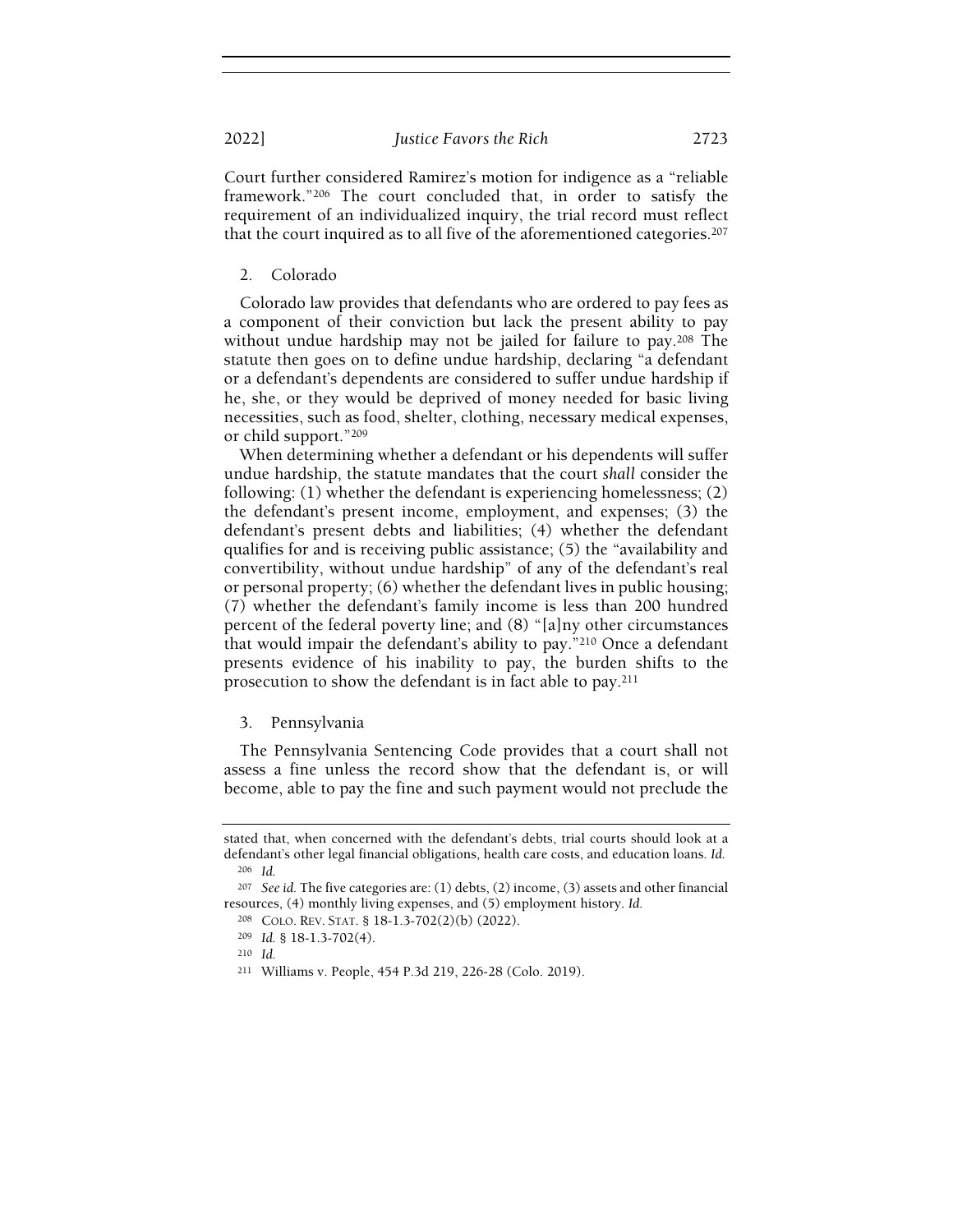defendant from making restitution to the victim.212 The Pennsylvania Supreme Court interpreted this statute to require an ability-to-pay finding even when a defendant accepts a fine as a part of a negotiated plea agreement.213 Noting that it is "fair to say that the primary concern of most defendants is the length of their incarceration rather than the sum of their fines," the Supreme Court rejected the Commonwealth's argument that the mere acceptance of a plea arrangement that includes fines indicates an ability to pay those fines.214 When determining a defendant's ability to pay, Pennsylvania law requires the court to look at the defendant's entire financial picture, including consideration of the defendant's employment, present income and expenses, and the "ordinary expenses attendant on everyday life."215 These "ordinary expenses" include rent, utilities, cost of insurance, transportation, and dependent care.216 Pennsylvania trial courts may also look at debts and whether a defendant will be or has recently been incarcerated.<sup>217</sup>

#### B. Toward a More Universal Definition and Standard

These three statutory schemes provide a model for developing an effective statutory scheme that may be applied across jurisdictions.<sup>218</sup> Because of these inconsistent standards that exist across the country,<sup>219</sup> even when states provide waivers for defendants who are unable to pay, those waivers are often ignored or are inconsistently applied.220 More

<sup>214</sup> Id. at 829-30.

<sup>217</sup> Id.

<sup>220</sup> BANNON ET AL., supra note 184, at 14; see, e.g., Taylor, 163 N.E.3d at 488 ("The statutory language provides no explicit criteria that a court should use in deciding whether to waive, suspend, or modify costs."). These waivers often go ignored because

<sup>212</sup> 42 PA. CONS. STAT. § 9726(c) (2022). While this portion of the Pennsylvania Sentencing Code applies to punitive fines and this Note is concerned with court user fees, Pennsylvania's approach to determining a defendant's ability to pay fines or fees is nonetheless useful. See id.

<sup>213</sup> Commonwealth v. Ford, 217 A.3d 824, 825 (Pa. 2019).

<sup>215</sup> Crosby Square Apartments v. Henson, 666 A.2d 737, 738-39 (Pa. Super. Ct. 1995); see also ACLU-PA., AN ACLU GUIDE TO DETERMINING WHETHER A DEFENDANT IS "ABLE TO PAY" FINES, COSTS, OR RESTITUTION 1 (2018), https://www.aclupa.org/ sites/default/files/2018-07-24\_ACLU-PA\_Ability\_to\_Pay\_Guide.pdf [https://perma.cc/ 2LLM-RPRG] [hereinafter AN ACLU GUIDE].

<sup>216</sup> See ACLU-PA., AN ACLU GUIDE, supra note 215, at 2.

<sup>218</sup> See supra Part III.A.

<sup>&</sup>lt;sup>219</sup> Compare 42 PA. CONS. STAT. § 9726(c)-(d) (2022) (requiring that a court establish a defendant's ability to pay prior to assessing fines), with State v. Taylor, 163 N.E.3d 486, 488 (Ohio 2020) (holding that Ohio law does not require trial courts to consider a defendant's ability to pay court fees when assessing a motion to waive, suspend, or modify costs).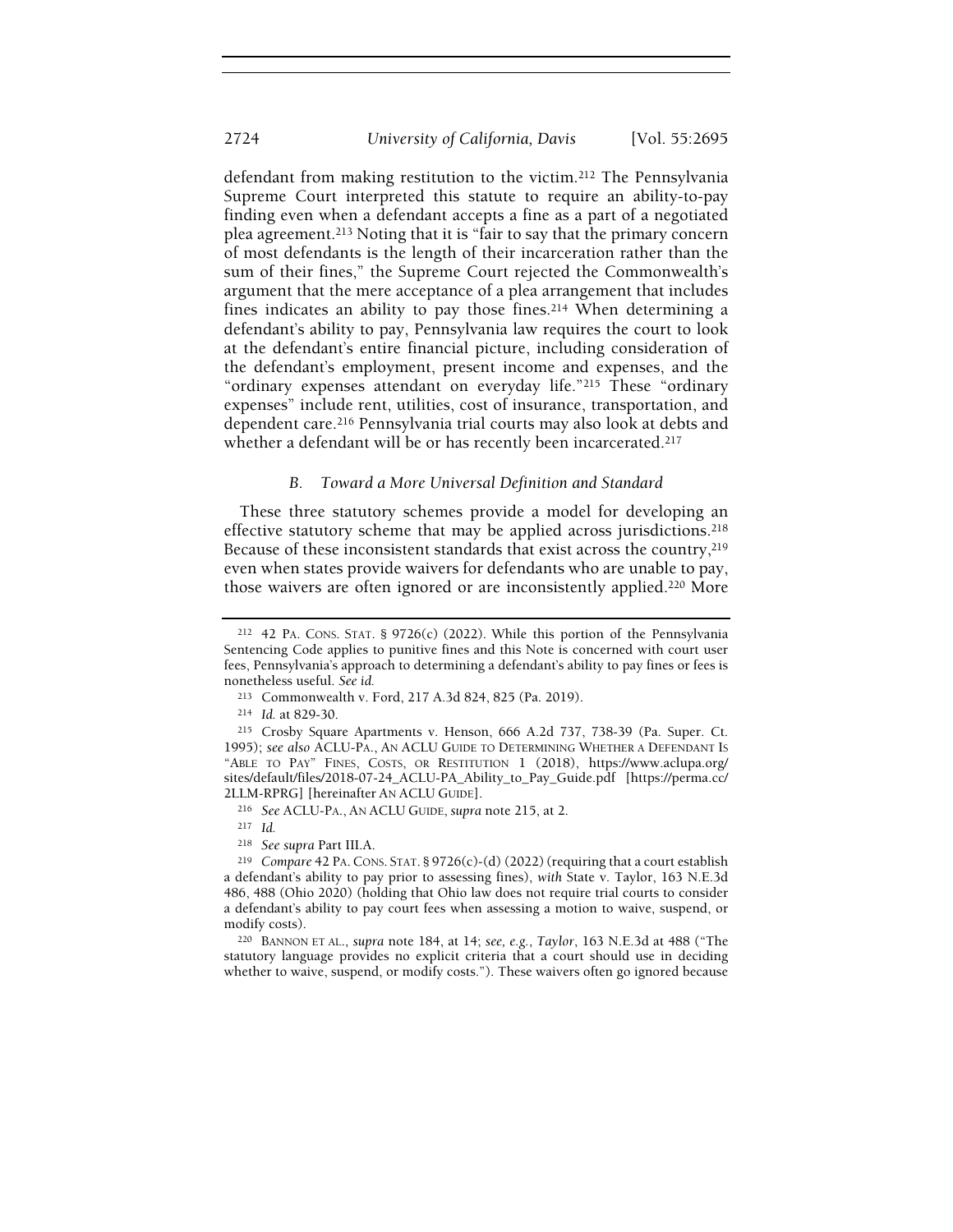uniform and strictly defined standards will improve consistency and ensure that defendants who cannot afford to pay are given waivers or alternative sentencing. Doing so will help to break the cycle of criminal justice debt.<sup>221</sup>

First and foremost, defendants must be made aware of the possibility of a fee waiver.222 This information could be provided by the defendant's probation or parole supervisor.<sup>223</sup> For example, the Maryland Legislature enacted a statute requiring the Division of Probation and Parole to provide their supervisees with information regarding fee waivers and exemptions.<sup>224</sup> In states that allow informal or "summary" probation, because a defendant sentenced to informal probation would likely not have regular contact with their jurisdiction's probation department,225 the task of informing defendants of this possibility could be taken on by the judge or the defense attorney. Along with making clear the possibility of a fee waiver, states should prioritize creating uniform standards with clear terms and definitions so they may reduce the arbitrariness across jurisdictions.<sup>226</sup>

When analyzing a defendant's ability to pay, courts need to examine the defendant's entire financial picture, including their other financial obligations.227 Generally, defendants who receive public benefits, reside in state correctional or psychiatric facilities, or who live below some

<sup>224</sup> Id.; see MD. CODE ANN., CORR. SERVS. § 7-702(j) (2021). The statute provides that supervisees will be assessed a monthly fee of \$50 as a condition of their supervision under the Division of Parole and Probation. However, the Department is required to give the supervisee oral and written notice of the conditions the Commission may use in determining whether to exempt a supervisee from the fees and an explanation of the process for applying for a fee exemption. MD. CODE ANN., CORR. SERVS. § 7-702(d), (j).

<sup>225</sup> When an individual is sentenced to informal (or "summary") probation, they are not required to meet with the Probation Department regularly and are often not assigned a probation officer. See, e.g., CAL. PENAL CODE § 1203(a) (2022) ("'[C]onditional sentence' means the suspension of the imposition or execution of a sentence and the order of revocable release in the community subject to conditions established by the court without the supervision of a probation officer.").

<sup>226</sup> See ACLU, IN FOR A PENNY: THE RISE OF AMERICA'S NEW DEBTOR'S PRISONS 11 (2010), https://www.aclu.org/files/assets/InForAPenny\_web.pdf [https://perma.cc/G98Z-RPEY] [hereinafter IN FOR A PENNY].

<sup>227</sup> See BANNON ET AL., supra note 184, at 14.

defendants are unaware that the exemptions are available and may lack the legal resources to apply for them. ROOPAL PATEL & MEGHNA PHILIP, BRENNAN CTR. FOR JUST., CRIMINAL JUSTICE DEBT: A TOOLKIT FOR ACTION 14-15 (2012), https://www.brennancenter.org/sites/default/files/legacy/publications/Criminal%20Just ice%20Debt%20Background%20for%20web.pdf [https://perma.cc/4B4B-LBYE].

<sup>221</sup> See PATEL & PHILIP, supra note 220, at 3.

<sup>222</sup> Id. at 14.

<sup>223</sup> Id. at 15.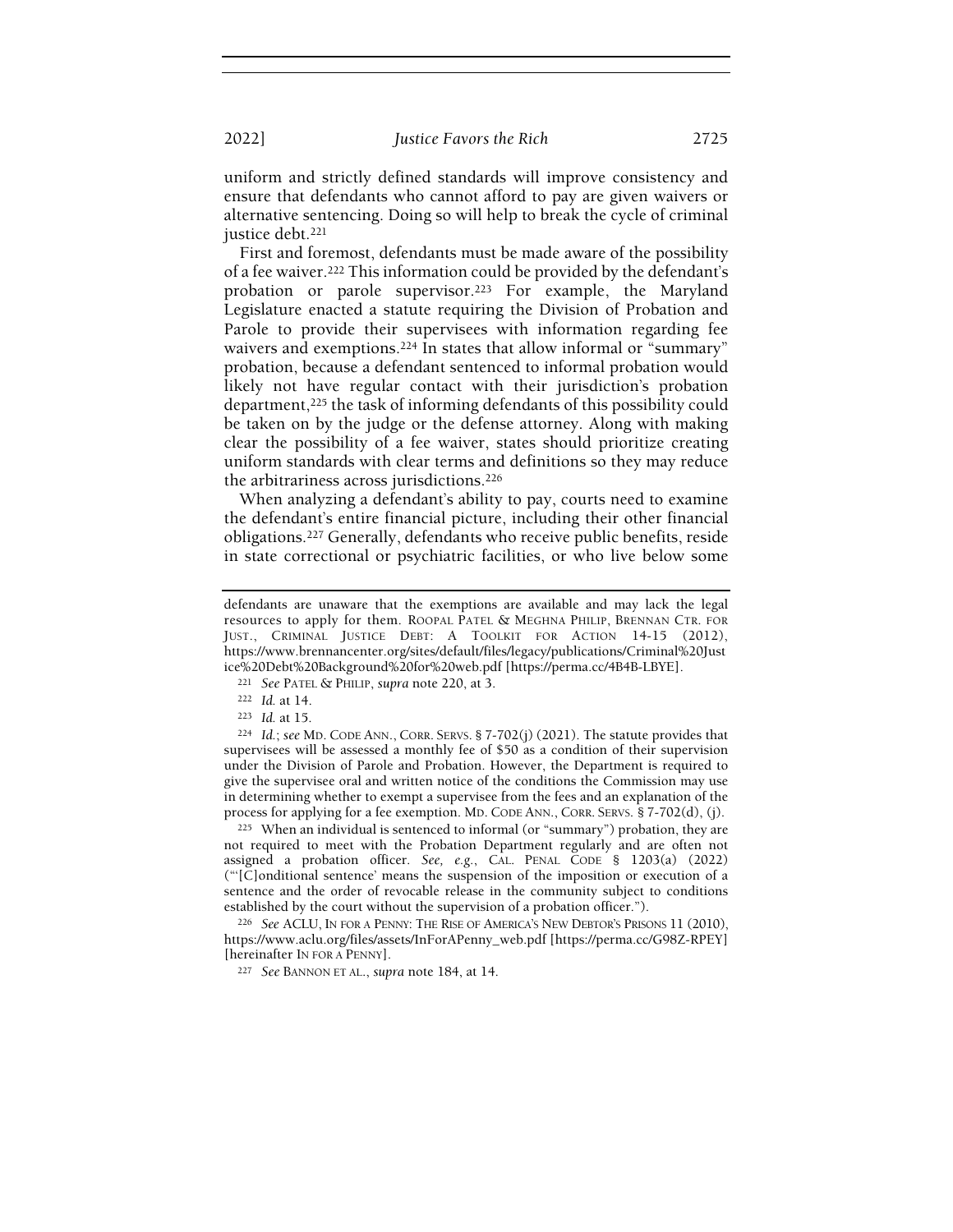fixed multiple of the federal poverty level should be presumed unable to pay.228 Examining the defendant's entire financial picture must include looking at their income as well as their obligations, including the costs associated with ordinary life as well as those particular to the defendant.229 The court should inquire as to any outstanding financial obligations that could expose the defendant to further legal liability and financial upheaval, such as child support obligations and debts.<sup>230</sup> Courts should not, however, rely on a defendant's non-liquid assets or the financial ability of a defendant's family and friends in determining the defendant's ability to pay.<sup>231</sup>

As ability-to-pay procedures have gained popularity across the country, some scholars have expressed concern that these procedures do not do enough to combat the injustice of criminal justice debt.<sup>232</sup> One common concern is that the inquiry into a defendant's ability to pay would be necessarily invasive.<sup>233</sup> These critics correctly point out that defining poverty to a discrete set of answers to a few simple questions would be an over-simplification of the issue.234 These procedures also involve an inquiry into some of the most intimate facets of a defendant's life.235 Additionally, some states do not limit their inquiry into only the defendant's finances, and will search into the finances of friends and family members as well.<sup>236</sup>

While critiques that the process could be unduly invasive are salient and should be heeded, $237$  the inquiry may be resolved by simple client

<sup>231</sup> BANNON ET AL., supra note 184, at 14. But see, e.g., § 18-1.3-702(4)(e) (allowing courts to consider the value and convertibility of a defendant's real and personal property so long as the conversion would not result in "undue hardship").

<sup>228</sup> Id. For example, in Colorado, if a defendant's income is less than 200 percent of the federal poverty level, this factor weighs toward finding they are unable to pay. COLO. REV. STAT. § 18-1.3-702(4)(g) (2022).

<sup>229</sup> See BANNON ET AL., supra note 184, at 14.

<sup>&</sup>lt;sup>230</sup> See id. at 14, 29; see, e.g., § 18-1.3-702(4)(c) (requiring the court to examine the defendant's debts and liabilities when determining whether a defendant can pay a monetary fine without undue hardship).

<sup>232</sup> See Zhen, supra note 191, at 176-78, 182-87.

<sup>233</sup> See, e.g., id. at 201-03 ("A thorough review of statutory standards for ability-topay determinations finds that many states authorize invasive techniques to investigate a defendant's financial resources. Many states then apply underinclusive criteria to determine indigency.").

<sup>234</sup> See id. at 201; Mary Fainsod Katzenstein & Mitali Nagrecha, A New Punishment Regime, 10 CRIMINOLOGY & PUB. POL'Y 555, 564 (2011).

<sup>235</sup> See Zhen, supra note 191, at 202.

<sup>236</sup> See id. at 202.

<sup>&</sup>lt;sup>237</sup> See, e.g., id. at 201-02 (arguing that ability-to-pay determinations involve overly intrusive inquiries into the defendant's personal life).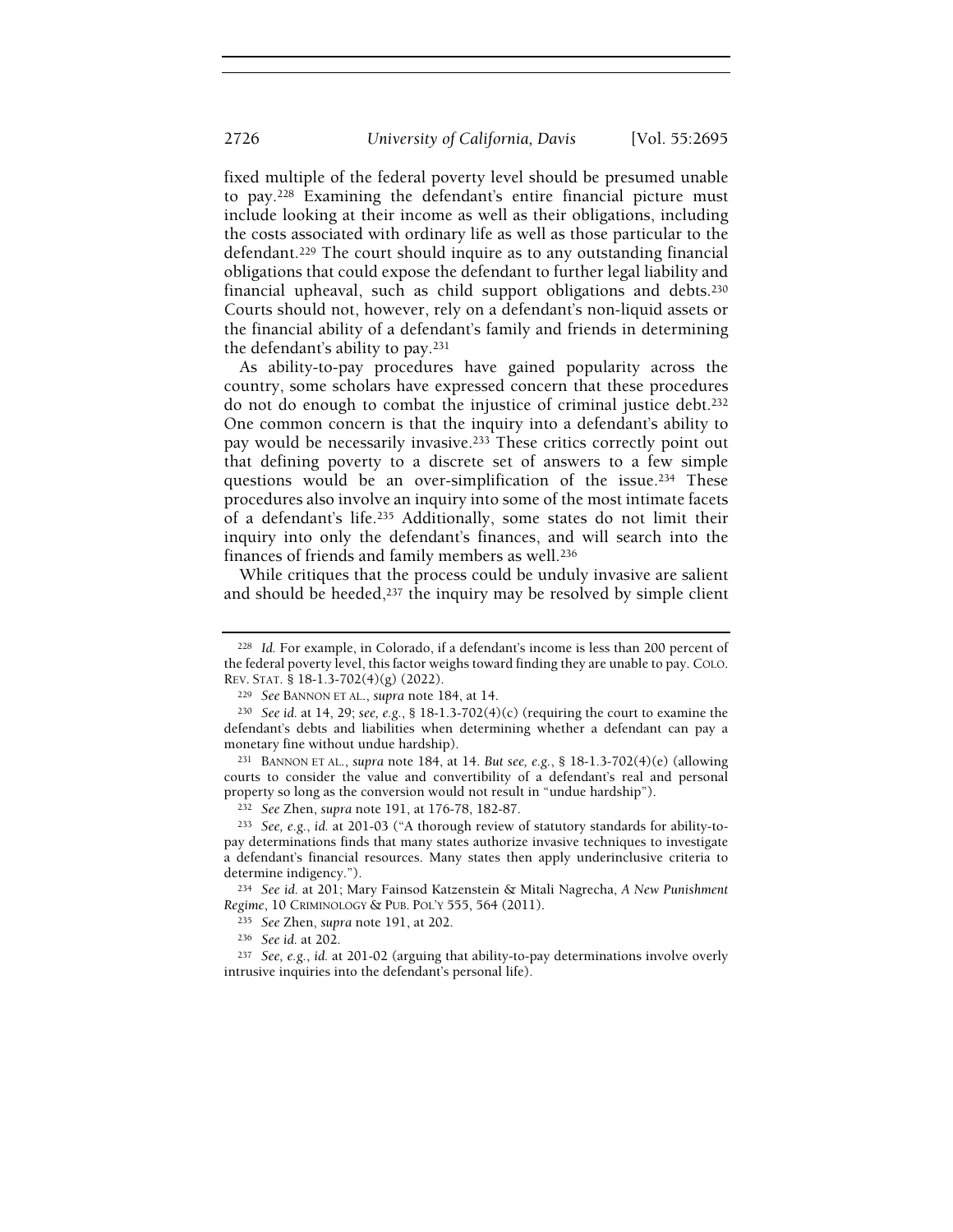intake forms provided by defense counsel.238 A thorough intake form would inquire as to the defendant's estimated present income, debts, and obligations, as well as whether the defendant receives public benefits.239 Alternatively, because information contained in these intake forms would be protected by attorney-client privilege,  $240$  courts may take a submission from the defendant under oath.241 Additionally, if probation and parole departments are required to disclose the waiver possibility and requirements to their supervisees, those individuals may self-report that information to the departments.<sup>242</sup>

Finally, and most fundamentally, states should focus their efforts on adequately funding criminal courts from general revenue so that they may perform their essential function without relying on funds from those who cannot afford to pay.243 In 1986, the Conference of State Court Administrators released a national survey with policy recommendations for how to effectively run state courts.244 Noting that court fees are often nominal in comparison to the total costs associated with court administration, the Conference recommended against using these charges to fund court operation.245 Considering both the nominal nature of these charges in relation to the total cost of court administration as well as the potentially devastating impacts they invite

<sup>238</sup> See, e.g., DIST. OF KAN. FED. PUB. DEF., FPD INTAKE FORM (2022), https://ks.fd.org/ sites/ks.fd.org/files/forms/intake\_form-current.pdf [https://perma.cc/6A8S-TBVY] (inquiring as to the defendant's housing, receipt of public benefits, child support obligations (and possible arrears), employment, medical history (including insurance), and education).

<sup>239</sup> See, e.g., id. (requesting information regarding the client's employment status, receipt of public benefits including food stamps and social security, and debt obligations).

<sup>240</sup> MODEL RULES OF PRO. CONDUCT r. 1.6 cmt. (AM. BAR ASS'N 1983) ("[I]n the absence of the client's informed consent, the lawyer must not reveal information relating to the representation. . . . The attorney-client privilege and work product doctrine apply in judicial and other proceedings in which a lawyer may be… required to produce evidence concerning a client."). The client may, however, choose to disclose privileged information and elect to submit the intake form as evidence of their inability to pay. See id.

<sup>241</sup> Zhen, supra note 191, at 203; see VA. CODE ANN. § 19.2-355 (2018); REV. STAT. § 135.050(1) (2018).

<sup>242</sup> See PATEL & PHILIP, supra note 220, at 14.

<sup>243</sup> See ACLU, IN FOR A PENNY, supra note 226, at 28.

<sup>244</sup> COMM. TO EXAMINE FILING FEES, COSTS, & SURCHARGES, CONF. OF STATE CT. ADM'RS, STANDARDS RELATING TO COURT COSTS: FEES, MISCELLANEOUS CHARGES AND SURCHARGES AND A NATIONAL SURVEY OF PRACTICE 4-5 (1986), https://cdm16501.contentdm.oclc.org/ digital/collection/financial/id/81 [https://perma.cc/VWK3-6AAW].

<sup>245</sup> Id. at 9.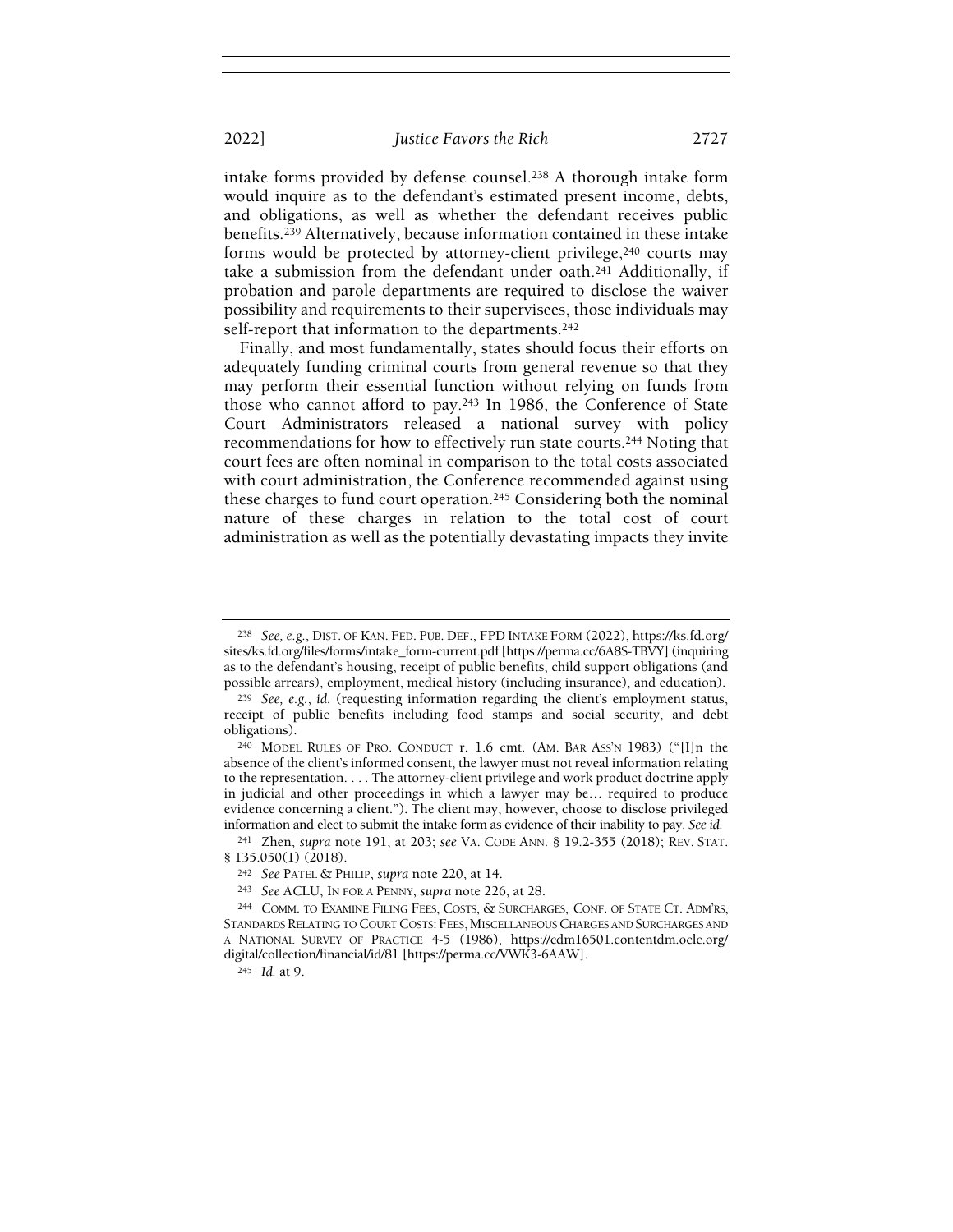on indigent litigants, states should move away from using fees as a funding mechanism for state courts.<sup>246</sup>

By adopting a more universal definition of ability to pay and requiring hearings prior to assessing user fees against indigent defendants, courts will be able to remove the arbitrariness that currently exists across jurisdictions.247 Allowing for a sliding-scale approach, or complete abrogation of fees depending on the defendant's ability to afford them, would substantially limit this variability, as much of the variability comes from enforcement mechanisms against delinquent debtors.248 By individualizing the fee structures and allowing for waivers for those who are truly unable to pay, states may balance their compelling interest in funding court administration while employing far less intrusive and inequitable means.

Establishing ability-to-pay procedures that balance the interests of understanding a defendant's financial picture with protecting the defendant's privacy is integral to securing the promise made by the Griffin court over half a century ago.<sup>249</sup> Given the steep costs of imposing fees on defendants who cannot afford to pay,250 it is important that jurisdictions establish procedures that account for the complexities of a defendant's financial picture. Further, despite United States Supreme Court precedent rejecting the creation of debtor's prisons,<sup>251</sup>

<sup>246</sup> See id. at 4, 9; MATTHEW MENENDEZ MICHAEL F. CROWLEY, LAUREN-BROOKE EISEN & NOAH ATCHISON, BRENNAN CTR. FOR JUST., THE STEEP COSTS OF CRIMINAL JUSTICE FEES AND FINES: A FISCAL ANALYSIS OF THREE STATES AND TEN COUNTIES 5-6 (2019), https://www.brennancenter.org/our-work/research-reports/steep-costs-criminal-justicefees-and-fines [https://perma.cc/7T3A-AJWD].

<sup>247</sup> See Zhen, supra note 191, at 204-05 (noting that variations across jurisdiction leads to a "punishment continuum" that can be so stark that some people who have penal debt in two different jurisdictions will face the possibility of "concurrently navigating between different punishment continuums and different bureaucratic court hierarchies"); see also ALEXES HARRIS, A POUND OF FLESH: MONETARY SANCTIONS AS PUNISHMENT FOR THE POOR 99 (2016).

<sup>248</sup> See HARRIS, supra note 247, at 99; Zhen, supra note 191, at 215.

<sup>249</sup> See Griffin v. Illinois, 351 U.S. 12, 19-20 (1956) (holding that the Illinois law violated the petitioners' constitutional rights and that they may be entitled to free transcripts because of their inability to afford to pay for them); see also supra Part I.B (describing the series of cases following Griffin's lead in holding that various state court procedures violated litigants' rights because of their lack of consideration of the litigants' ability to pay).

<sup>250</sup> See, e.g., INVESTIGATION OF THE FERGUSON POLICE DEPARTMENT, supra note 175, at 42 (describing several examples of individuals whose lives were upended by court debt arising from their convictions for relatively minor offenses).

<sup>251</sup> See Bearden v. Georgia, 461 U.S. 660, 668-69 (1983) ("[I]f the probationer has made all reasonable efforts to pay the fine or restitution, and yet cannot do so through no fault of his own, it is fundamentally unfair to revoke probation automatically without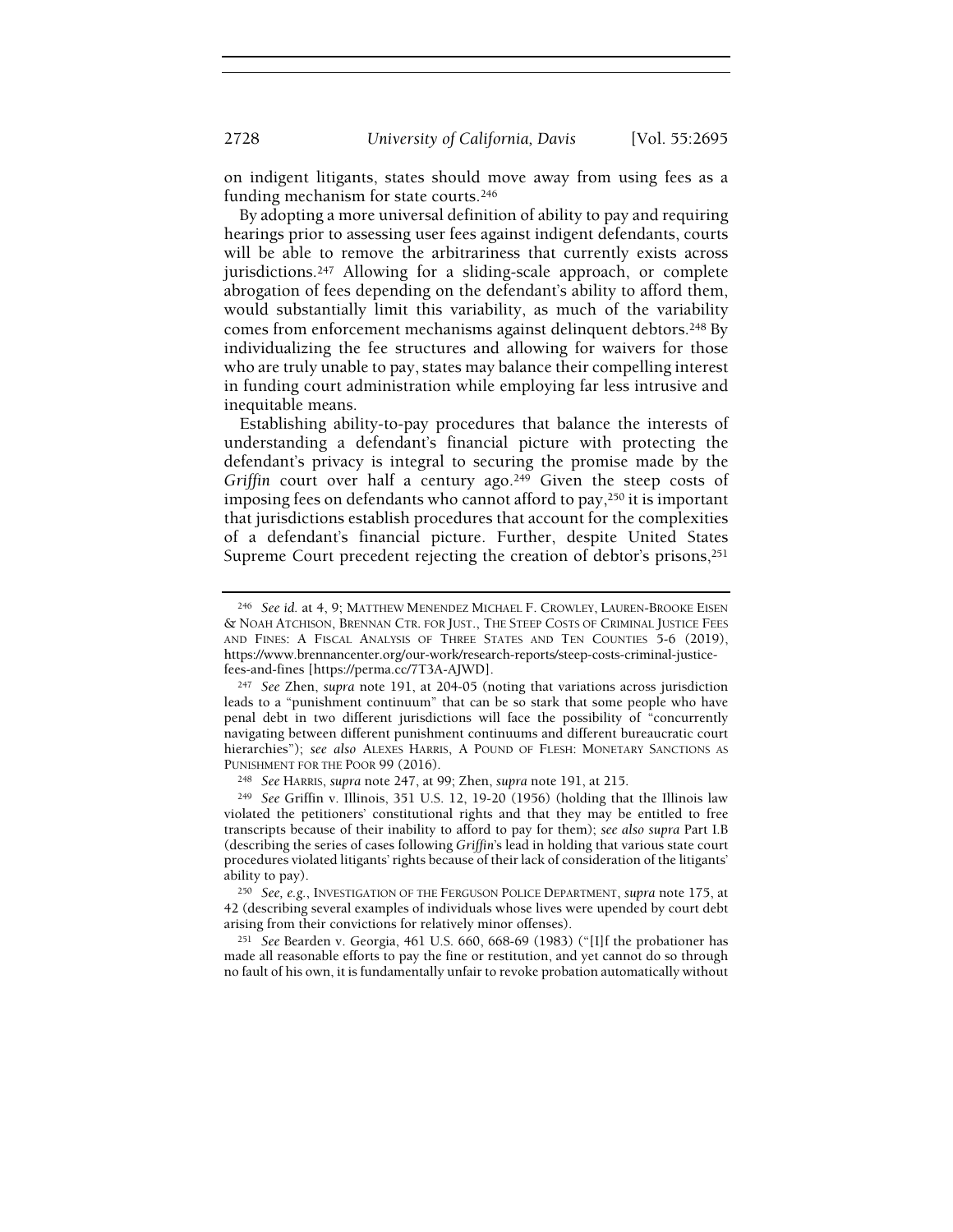many states have since established work-arounds that result in further incarceration for those who fail to pay court-ordered fees.252 Requiring ability-to-pay procedures and establishing clear and effective guidelines would reduce these harmful consequences by ensuring that these fees are only levied against those who can truly afford to pay them.

## **CONCLUSION**

Griffin and its progeny established the fundamental right to access the courts and stand for the proposition that punishments and fees that treat defendants differently on the basis of their wealth violate that fundamental right.253 Because user fees invite different consequences on different defendants based only on their wealth status, assessing these fees without first considering the defendant's ability to pay violates the principles established by the Court in these cases.<sup>254</sup> While the prospect of paying what amounts to seventy dollars in court fees may seem fairly insignificant in the abstract, one need look no further than Velia Dueñas's case to understand the devastating and snowballing effects these fees have on indigent defendants.<sup>255</sup>

In order to further the guarantees of Griffin, courts should be required to consider defendants' ability to pay prior to assessing fees against them.256 Implementing such a structured approach would help cure the violation presented in cases like Velia Dueñas's.257 In so doing, courts

considering whether adequate alternative methods of punishing the defendant are available.").

<sup>252</sup> See BANNON ET AL., supra note 184, at 19-20 (describing four paths to debtors' prison in use across fifteen states even after Bearden). For example, Velia Dueñas was offered extended jail terms in exchange for lessening her court debt burden. People v. Dueñas, 242 Cal. Rptr. 3d 268, 271 (Ct. App. 2019). Because these kinds of options are considered "voluntary," the practice has been allowed to exist in several states even after Bearden. See BANNON ET AL., supra note 184, at 20.

<sup>253</sup> See generally Bearden, 461 U.S. 660 (holding that states may not imprison probationers for their non-willful failure to pay probation fines); Tate v. Short, 401 U.S. 395 (1971) (concluding that it is a violation of the Equal Protection Clause to convert a defendant's fines into a jail term based on the defendant's inability to pay); Williams v. Illinois, 399 U.S. 235 (1970) (same); Griffin, 351 U.S. 12 (holding that the state's practice of requiring defendants to pay for their own trial transcripts for appeal was unconstitutional).

<sup>254</sup> See Dueñas, 242 Cal. Rptr. 3d at 270 ("[T]he only reason Dueñas cannot pay the fines and fees is her poverty."); see also M.L.B. v. S.L.J., 519 U.S. 102, 127 (1996); Williams, 399 U.S. at 242; Griffin, 351 U.S. at 18.

<sup>255</sup> Dueñas, 242 Cal. Rptr. 3d at 273.

<sup>256</sup> See supra Part III.

<sup>257</sup> See supra Part III.